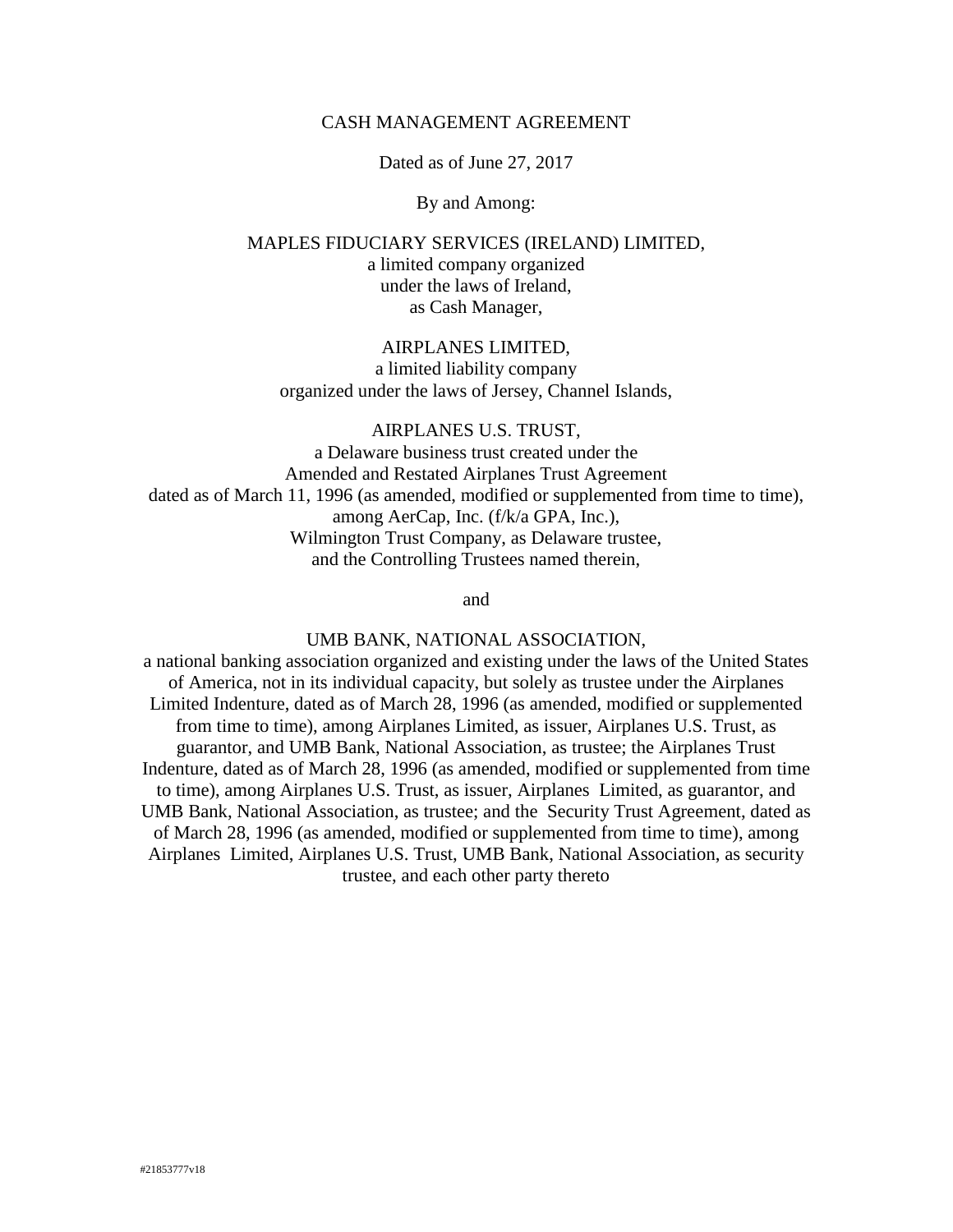# **TABLE OF CONTENTS**

### PAGE

# **ARTICLE 1**

# **DEFINITIONS**

# **ARTICLE 2**

### APPOINTMENT; CASH MANAGEMENT SERVICES

#### **ARTICLE 3**

### STANDARD OF PERFORMANCE; LIABILITY AND INDEMNITY

### **ARTICLE 4**

## CASH MANAGER UNDERTAKINGS

|--|--|--|--|

## **ARTICLE 5**

### **UNDERTAKINGS OF THE NOTE ISSUERS**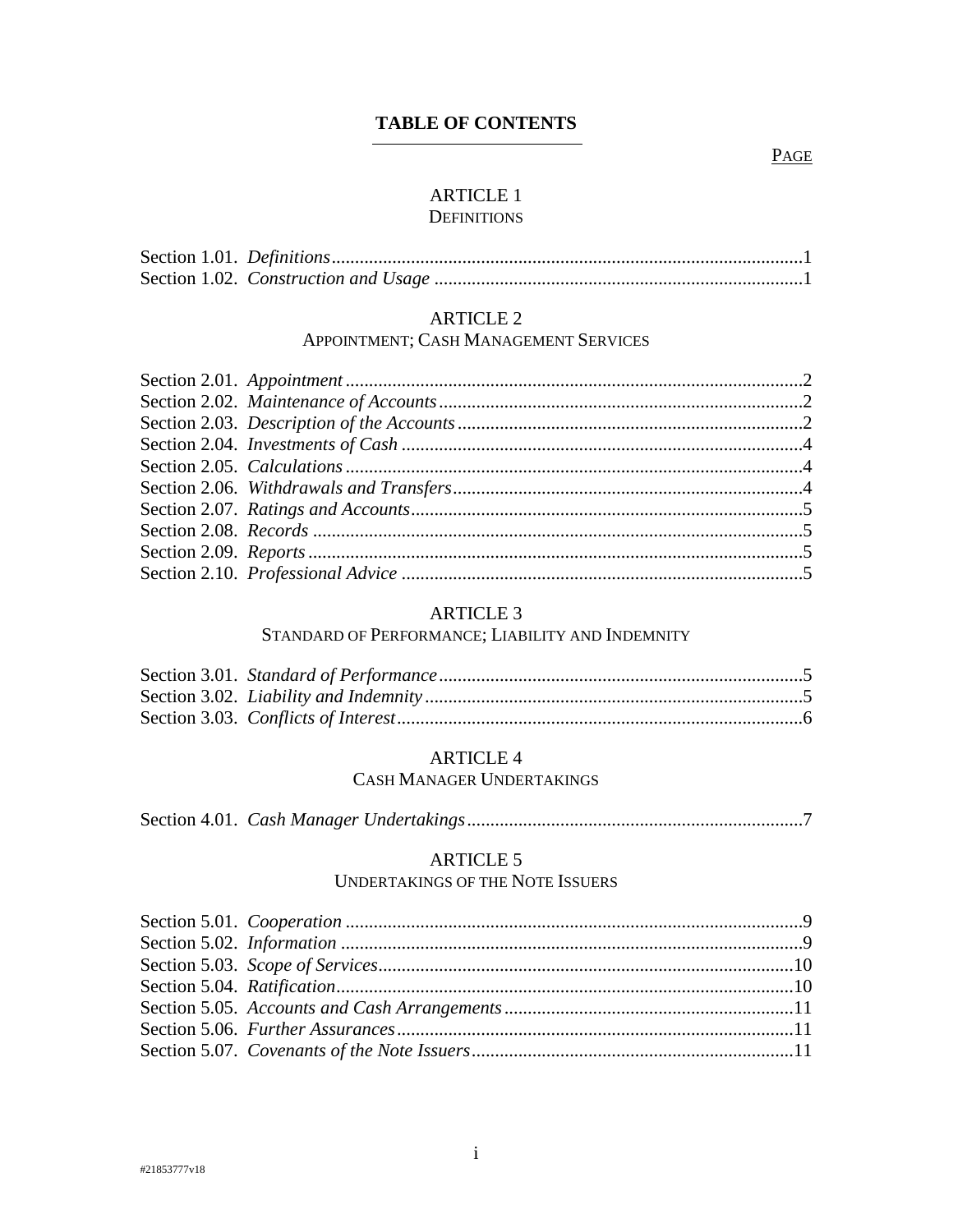### [ARTICLE 6](#page-16-0)  **[EFFECTIVENESS](#page-16-0)**

|--|--|--|--|

# [ARTICLE 7](#page-16-2)

# [CASH MANAGEMENT FEES AND EXPENSES](#page-16-2)

### [ARTICLE 8](#page-16-5)

# TERM; [REMOVAL OF OR TERMINATION BY THE CASH MANAGER](#page-16-5)

# [ARTICLE 9](#page-18-1)

## [APPOINTMENT OF SUCCESSOR CASH MANAGER](#page-18-1)

Section 9.01. *[Appointment of Successor Cash Manage](#page-18-2)*r ..................................................15

### [ARTICLE 10](#page-18-3)

# [ASSIGNMENT AND DELEGATION](#page-18-3)

### [ARTICLE 11](#page-18-5)  **[GUARANTEE](#page-18-5)**

### [ARTICLE 12](#page-19-0)

### **[MISCELLANEOUS](#page-19-0)**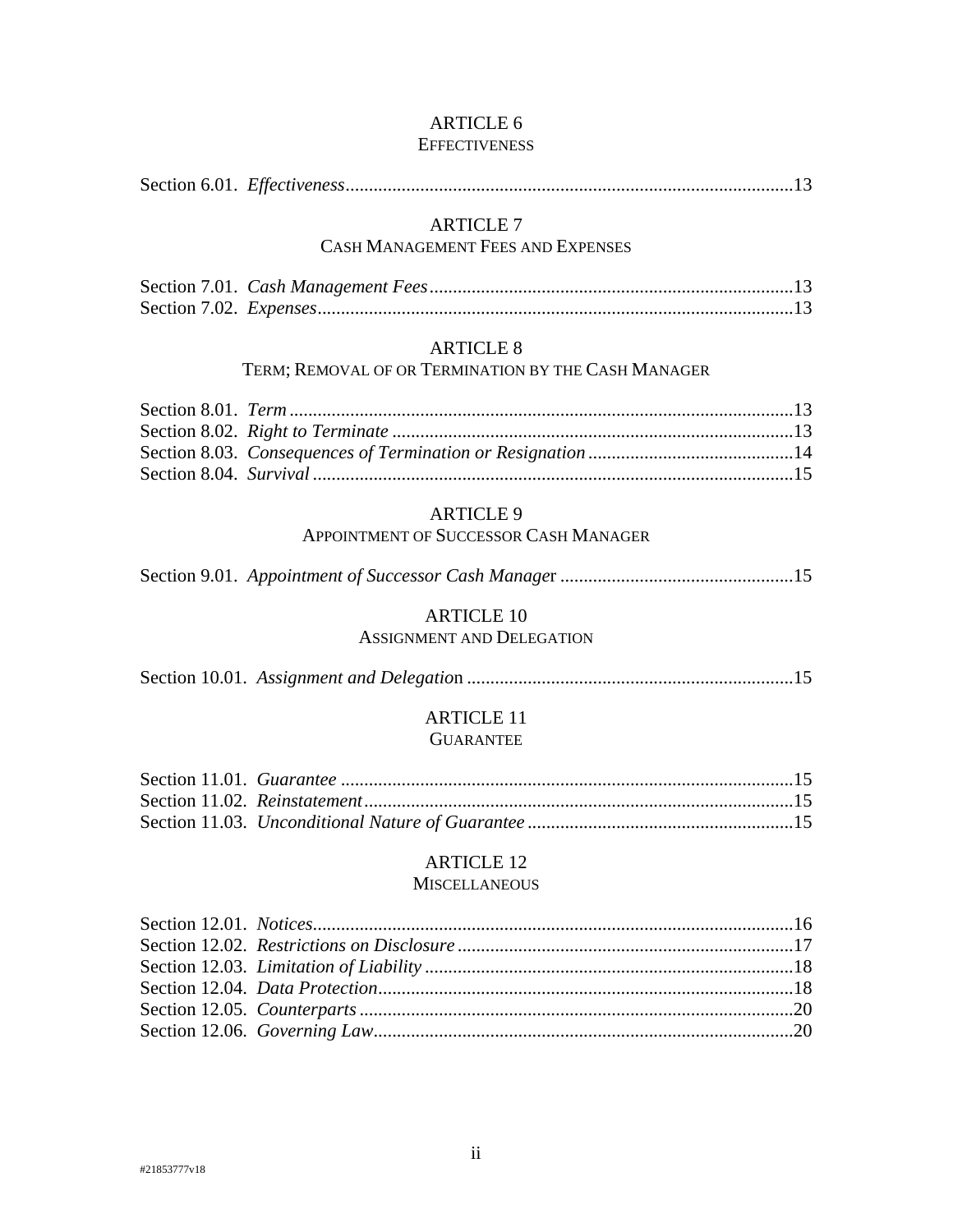Schedule 1 - Accounts

Exhibit A - Certificate Authorizing Direct Funds Transfer to Expense Payee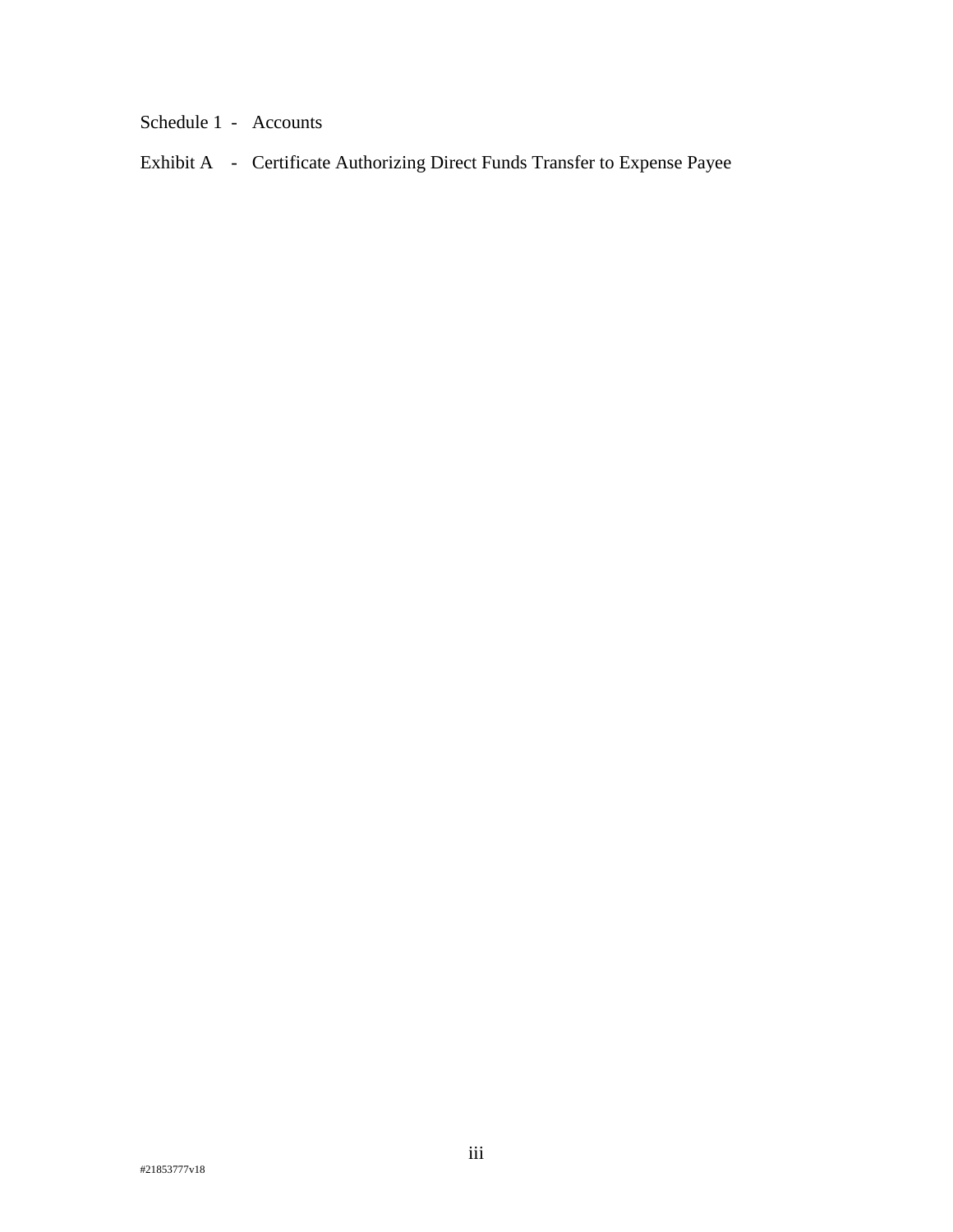### **CASH MANAGEMENT AGREEMENT**

CASH MANAGEMENT AGREEMENT, dated as of June 27, 2017, by and among AIRPLANES LIMITED, a limited liability company organized under the laws of Jersey, Channel Islands ("**Airplanes Limited**"); AIRPLANES U.S. TRUST, a Delaware business trust formed pursuant to the Amended and Restated Airplanes Trust Agreement dated as of March 11, 1996, among AerCap, Inc. (f/k/a GPA, Inc.), as settlor, Wilmington Trust Company, as trustee (the "**Delaware Trustee**"), and each other trustee party thereto ("**Airplanes Trust**" and, together with Airplanes Limited, the "**Note Issuers**" and, collectively with their respective subsidiaries, "**Airplanes Group**"); UMB BANK, NATIONAL ASSOCIATION, a national banking association ("**UMB Bank**"), not in its individual capacity, but solely as trustee under the Airplanes Limited Indenture, dated as of March 28, 1996 (as amended, modified or supplemented from time to time) (the "**Airplanes Limited Indenture**"), among Airplanes Limited, as issuer, Airplanes Trust, as guarantor, and UMB Bank, as trustee (the "**Airplanes Limited Indenture Trustee**"), the Airplanes U.S. Trust Indenture, dated as of March 28, 1996 (as amended, modified or supplemented from time to time) (the "**Airplanes Trust Indenture**" and, together with the Airplanes Limited Indenture, the "**Indentures**"), among Airplanes Trust, as issuer, Airplanes Limited, as guarantor, and UMB Bank, as trustee (the "**Airplanes Trust Indenture Trustee**" and, together with the Airplanes Limited Indenture Trustee, the "**Indenture Trustees**"), and the Security Trust Agreement, dated as of March 28, 1996 (as amended, modified or supplemented from time to time) (the "**Security Trust Agreement**"), among UMB Bank, as security trustee (the "**Security Trustee**"), Airplanes Limited, Airplanes Trust and each other party thereto; and MAPLES FIDUCIARY SERVICES (IRELAND) LIMITED, a limited company organized under the laws of Ireland, as Cash Manager (the "**Cash Manager**").

Each of Airplanes Limited and Airplanes Trust are entering into this Agreement with the approval and consent of UMB Bank, in its capacities as Airplanes Limited Indenture Trustee and Airplanes Trust Indenture Trustee under the Indentures. Such approval and consent shall also constitute a waiver by the Indenture Trustees of any default that may be occasioned pursuant to Section 5.02(a) of each of the Indentures solely as a result of the parties' entry into this Agreement.

For the consideration set forth herein and other good and valuable consideration, the receipt and sufficiency of which is hereby acknowledged, the Cash Manager, each Note Issuer and Indenture Trustee agree as follows:

#### ARTICLE 1

#### **DEFINITIONS**

<span id="page-4-1"></span><span id="page-4-0"></span>Section 1.01. *Definitions*. Unless otherwise defined herein, all capitalized terms used but not defined herein have the meanings assigned to such terms in the Indentures and the Security Trust Agreement.

<span id="page-4-2"></span>Section 1.02. *Construction and Usage*. The conventions of construction and usage set forth in the Indentures are hereby incorporated by reference herein.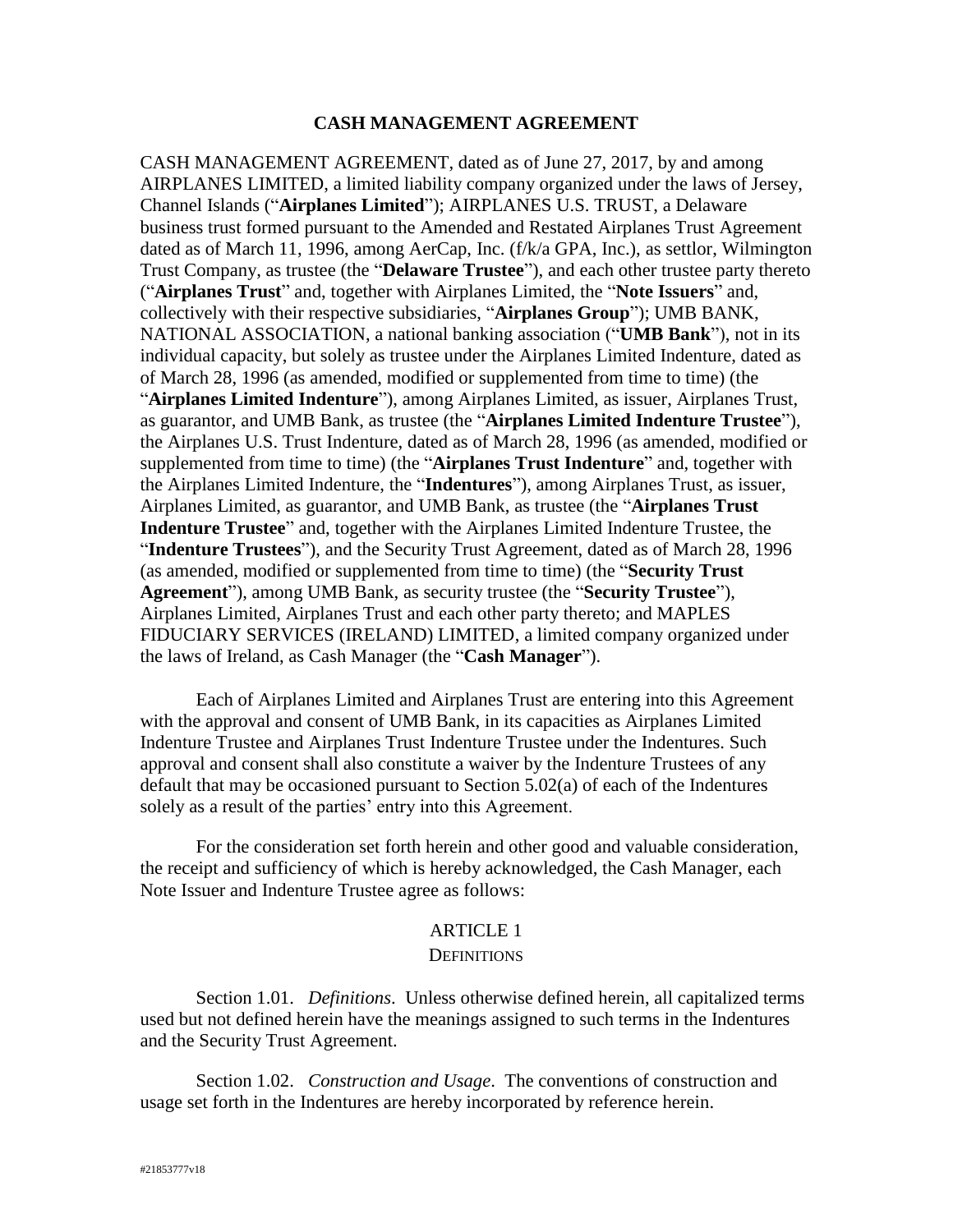# ARTICLE 2 APPOINTMENT; CASH MANAGEMENT SERVICES

<span id="page-5-1"></span><span id="page-5-0"></span>Section 2.01. *Appointment*. (a) With the approval of the Security Trustee, the Note Issuers hereby appoint the Cash Manager as the provider to Airplanes Group of the cash management services set forth herein and in the Indentures (the "**Cash Management Services**") and delegate to the Cash Manager the authority to perform the Cash Management Services on behalf of Airplanes Group on the terms and subject to the conditions set forth in this Agreement.

(b) The Cash Manager hereby accepts such appointment and delegation and agrees to perform the Cash Management Services on the terms and subject to the conditions set forth herein.

<span id="page-5-2"></span>Section 2.02. *Maintenance of Accounts*. (a) *Operating Bank*. The Operating Bank shall be UMB Bank, National Association, located at 120 South 6th Street, Suite 1400, Minneapolis, MN 55402.

(b) *Maintenance of Accounts*. The Security Trustee shall maintain each of the Accounts set forth on Schedule 1 hereto, in each case in the manner described herein and in Section 3.01 of each Indenture. The Security Trustee shall take all actions necessary to establish, and shall establish, additional or replacement Accounts from time to time as required by and in accordance with the terms of Section 3.01 of each Indenture. The Security Trustee shall have, to the extent possible, a security interest pursuant to Section 2.08 of the Security Trust Agreement in the interest of each Airplanes Group Member in the cash balances from time to time deposited in the Accounts.

The Lessee Funded Account, the Rental Accounts, the Refinancing Account and the Defeasance/Redemption Account (each, as listed in [Section 2.03](#page-5-3) below) shall be maintained by the Security Trustee in accordance with Section 3.01 of each Indenture, to the extent there are funds to be held in any of the respective foregoing accounts.

(c) *Successor Operating Bank*. If the Operating Bank should change, then the Security Trustee shall thereupon promptly establish replacement accounts as necessary at the successor Operating Bank and transfer the balance of funds in each Account then maintained at the former Operating Bank to such successor Operating Bank.

<span id="page-5-3"></span>Section 2.03. *Description of the Accounts*. (a) *Collection Account*. The Collection Account shall be maintained by the Security Trustee in accordance with Section 3.01(b) of each Indenture.

(b) *The Lessee Funded Account*. [Intentionally deleted]

(c) *Expense Account*. The Expense Account shall be maintained by the Security Trustee in accordance with Section 3.01(d) of each Indenture.

(d) *Rental Accounts*. [Intentionally deleted]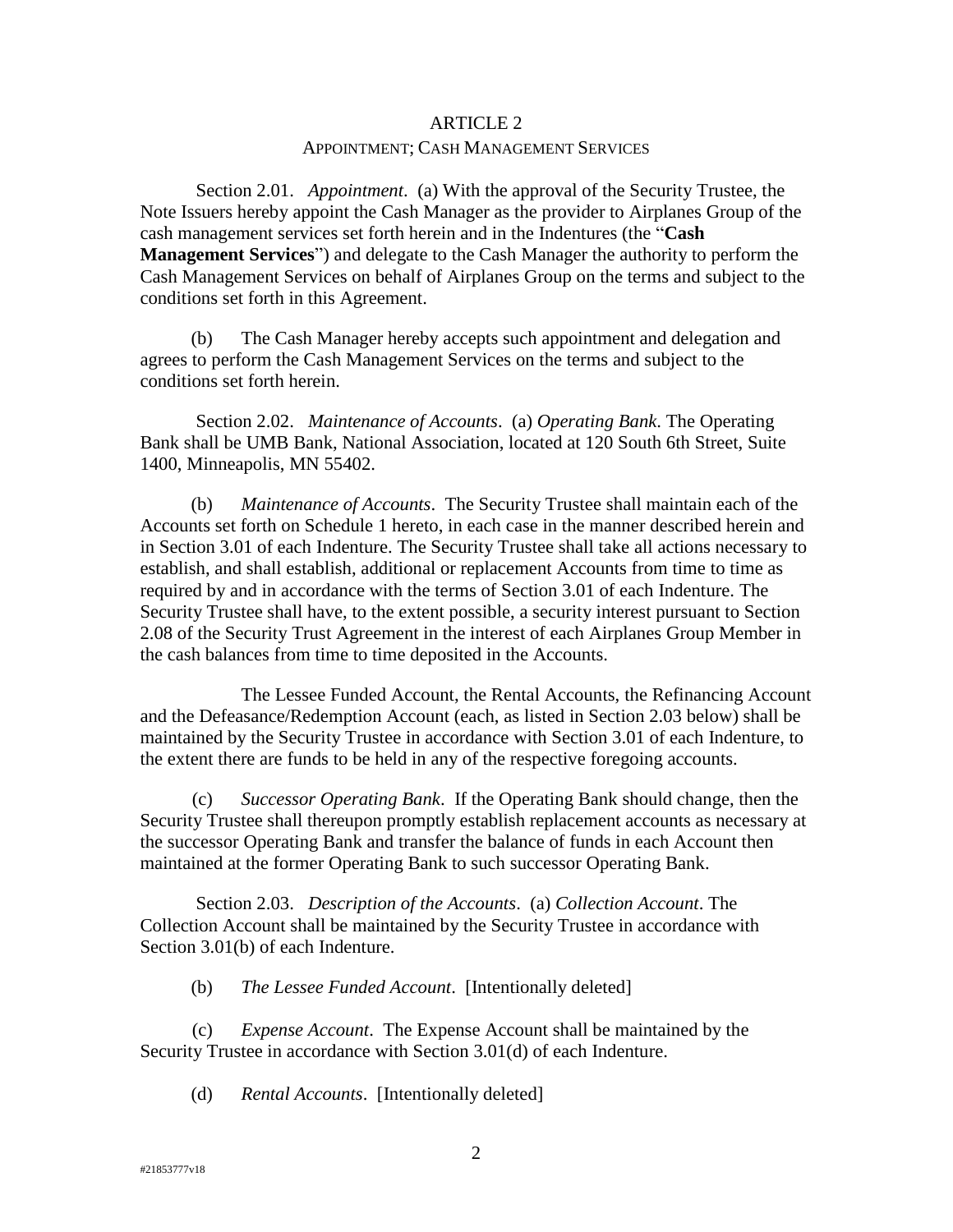- (e) *Refinancing Account*. [Intentionally deleted]
- (f) *Defeasance/Redemption Account*. [Intentionally deleted]
- (g) *Lessee Payment Instructions*. [Intentionally deleted]

(h) *Future Distribution Account*. The "Future Distribution Account", details of which are set forth in Schedule 1 hereto, shall be maintained by the Security Trustee as an additional account to the extent the Security Trustee considers it necessary to retain amounts pending distribution thereof to the Holders of Notes.

(i) *Bank Account Statements*. The Cash Manager shall take all necessary steps to ensure that the Operating Bank shall furnish as of the close of business on each Calculation Date a statement in relation to the then current balance of each applicable Account to the Security Trustee, the Note Issuers, the Indenture Trustees and the Administrative Agent.

(j) *Maintaining the Non-Trustee Accounts*. So long as any Secured Obligations remain Outstanding:

<span id="page-6-0"></span>(i) The Security Trustee shall maintain, or cause to be maintained, each Non-Trustee Account in the name of the related Grantor (as defined in the Security Trust Agreement) only with a bank (an "**Account Bank**") that has entered into a letter agreement in substantially the form of Exhibit B to the Security Trust Agreement (or made such other arrangements as are acceptable to the Cash Manager and the Security Trustee) with such Grantor and the Security Trustee (an "**Account Letter**").

(ii) (x) The Cash Manager shall promptly instruct each Person obligated at any time to make any payment to any Grantor for any reason (an "**Obligor**") to make such payment to a Non-Trustee Account meeting the requirements of clause [\(i\)](#page-6-0) above, (y) the Security Trustee shall instruct each such Account Bank to transfer to the Collection Account, in immediately available funds, promptly upon receipt thereof, an amount equal to the credit balance of the Non-Trustee Account in such Account Bank (other than any amount required to be left on deposit in such Account Bank for local tax or other regulatory or legal purposes), and (z) the Security Trustee shall transfer or cause each such Account Bank to transfer to the Security Trustee for deposit in the Collection Account, promptly upon receipt thereof, all other Cash Collateral and any proceeds of any of the Collateral.

(iii) Upon the termination of any Account Letter or other arrangement with respect to the maintenance of a Non-Trustee Account by any Grantor or any Account Bank, the Cash Manager shall immediately notify all Obligors that were making payments to such Non-Trustee Account to make all future payments to another Non-Trustee Account meeting the requirements of clause [\(i\)](#page-6-0) above or, if practicable at such time, to an Account in the name of the Security Trustee.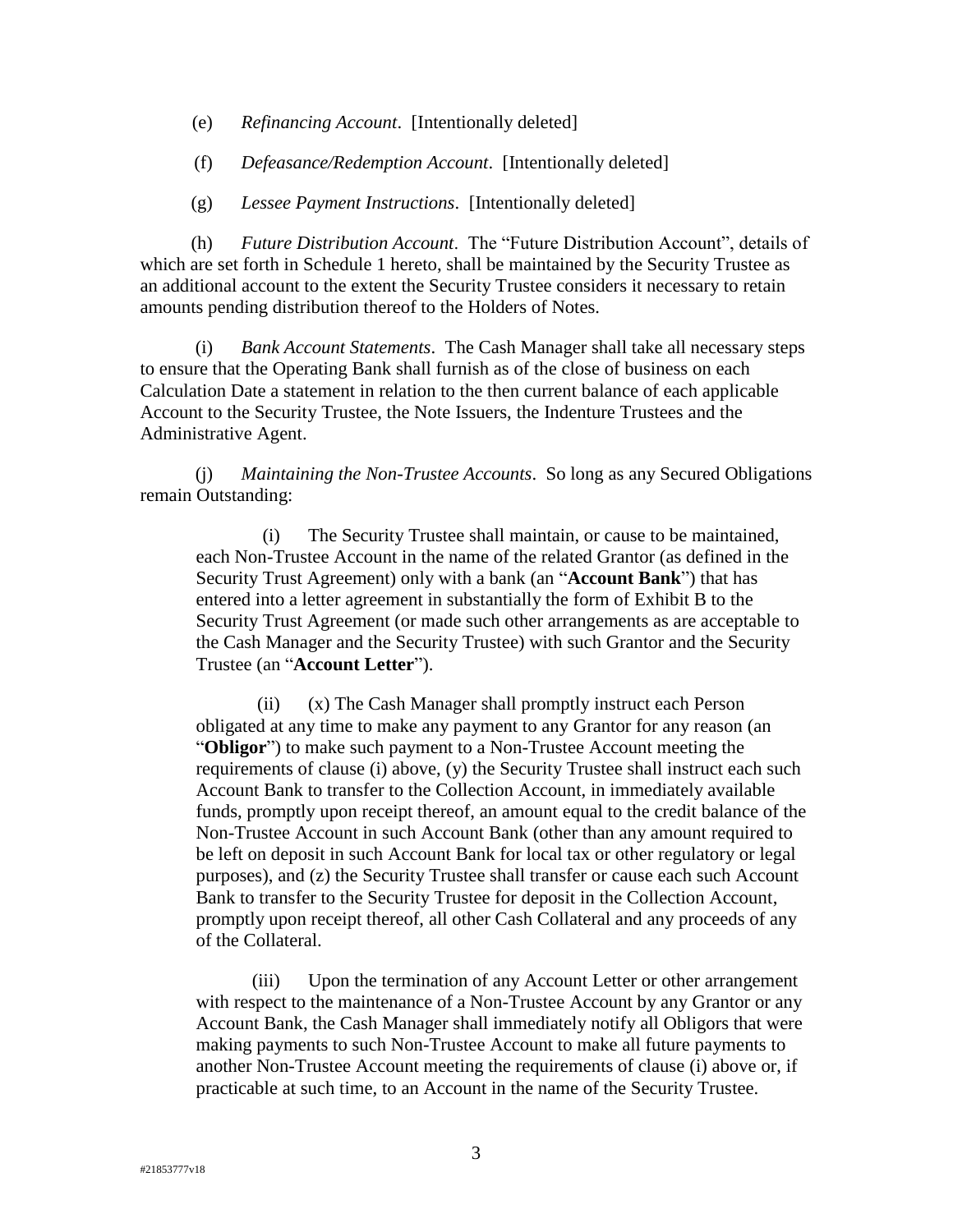<span id="page-7-0"></span>Section 2.04. *Investments of Cash.* The Security Trustee shall invest and reinvest the funds on deposit in the Accounts as permitted by and in accordance with Section 3.02 of each Indenture.

<span id="page-7-1"></span>Section 2.05. *Calculations*. Pursuant to Section 3.06 of each Indenture, the Cash Manager shall, at the times and in the manner set forth therein, determine or calculate each of the amounts required to be determined or calculated by it pursuant to Sections 3.06(a) through (f) of each Indenture.

<span id="page-7-2"></span>Section 2.06. *Withdrawals and Transfers*. The Security Trustee shall make the following withdrawals and transfers in accordance with the terms of the Indentures:

(a) *Closing Date Deposits, Withdrawals and Transfers*. [Intentionally deleted]

(b) *Interim Withdrawals and Transfers for Expenses and Certain Lease Obligations*. From time to time, the Security Trustee shall make the withdrawals and transfers provided for in Section 3.04(a) of each Indenture in accordance with such Section, as calculated by the Cash Manager.

(c) *Interim Withdrawals and Transfers in Respect of Undelivered Related Collateral*. [Intentionally deleted]

(d) *Interim Deposits and Withdrawals for Modification Payments or Dispositions of Aircraft*. [Intentionally deleted]

<span id="page-7-4"></span>(e) *Payment Date First Step Withdrawals and Transfers*. On each Payment Date, the Security Trustee shall make the withdrawals and transfers provided for in Section 3.07 of each Indenture in accordance with such Section, as calculated by the Cash Manager.

<span id="page-7-5"></span>(f) *Payment Date Second Step Withdrawals*. Subject to [Section 2.06\(g\)](#page-7-3) hereof, on each Payment Date, after the withdrawals and transfers provided for in [Section 2.06\(e\)](#page-7-4)  hereof have been made, the Security Trustee shall distribute funds on deposit in the Collection Account and the Expense Account as provided in Section 3.08(a) of each Indenture, as calculated by the Cash Manager; *provided* that any such direct funds transfer shall have been authorized on or prior to the date thereof by the Cash Manager in the form of a certificate, substantially in the form of Exhibit A hereto, delivered to and acknowledged by the Indenture Trustees.

<span id="page-7-3"></span>(g) *Event of Default and Default Notice Withdrawals and Transfers*. Notwithstanding anything to the contrary contained in [Section 2.06\(f\) her](#page-7-4)eof, following the delivery of a Default Notice to the Cash Manager or either Note Issuer pursuant to either Indenture, after the withdrawals and transfers provided for in Section 2.0[6\(e\)](#page-7-4)  [hereof h](#page-7-4)ave been made, the Security Trustee shall distribute funds on deposit in the Collection Account and the Expense Account in the amounts and in the order of priority provided for in Section 3.08(b) of each Indenture, as calculated by the Cash Manager.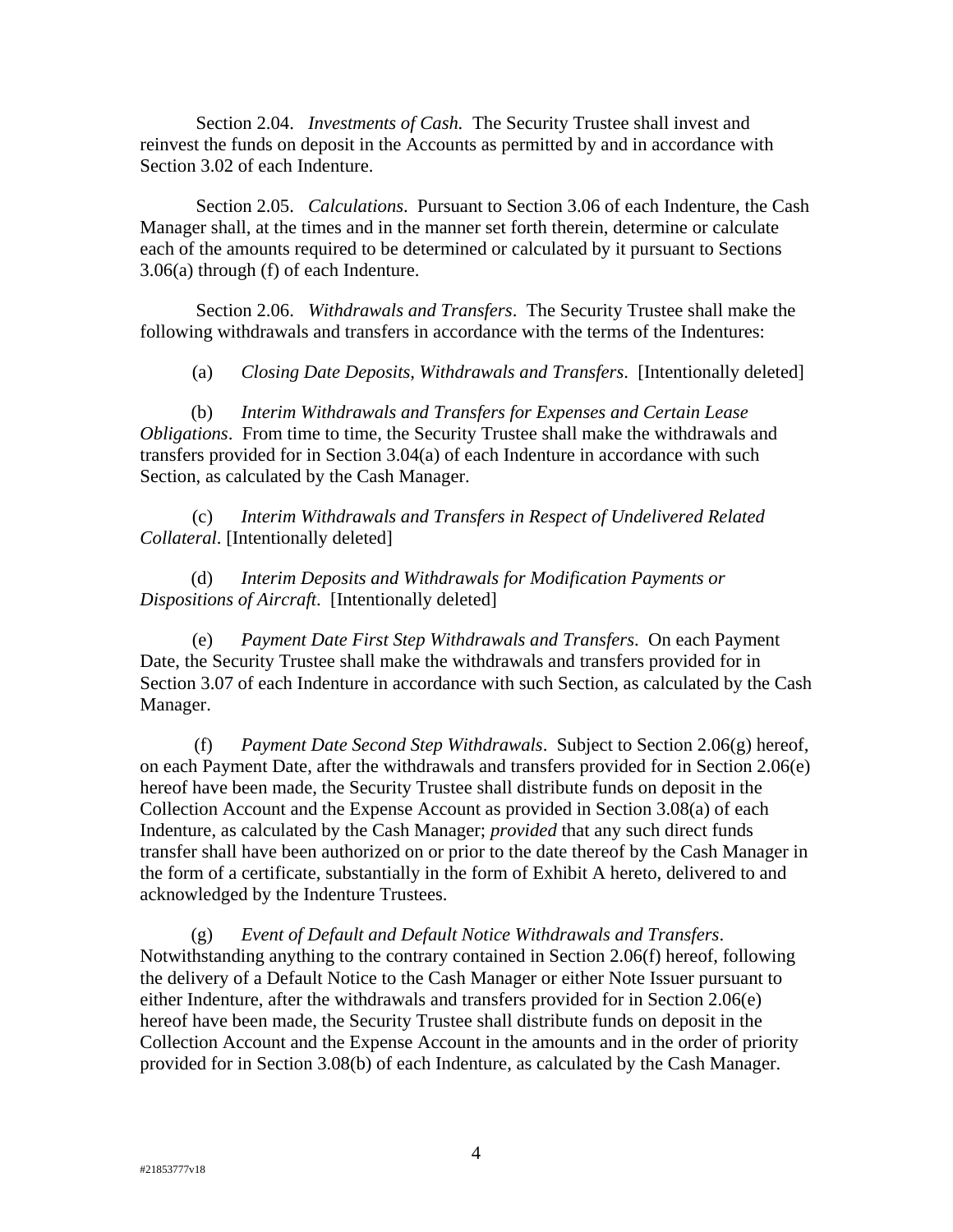- (h) *Defeasance/Redemption Transfers*. [Intentionally deleted]
- (i) *Refinancing Transfers*. [Intentionally deleted]

(j) *Currency Conversions*. If and to the extent that any Airplanes Group Member incurs any payment obligation or other cost in a currency other than U.S. dollars, the Security Trustee shall, to the extent practicable, convert U.S. dollars into such other currency at the then prevailing market rate as necessary to discharge such payment obligations or costs, in each case at the expense of the relevant Note Issuer in accordance with Section 13.07 of each Indenture.

<span id="page-8-0"></span>Section 2.07. *Ratings and Accounts*. Each Account shall at all times be maintained at the Operating Bank or another Eligible Institution selected by the Security Trustee in accordance with the Security Trust Agreement and the Indentures.

<span id="page-8-1"></span>Section 2.08. *Records*. The Cash Manager shall provide such information relating to the Accounts and the Permitted Account Investments to the Security Trustee, the Indenture Trustees or the Rating Agencies as any of them may reasonably request from time to time.

<span id="page-8-2"></span>Section 2.09. *Reports*. The Cash Manager shall provide the reports and other information required to be provided by it pursuant to Section  $3.06(g)$  of each Indenture, together with copies of such additional reports or other information as the Trustee, the Security Trustee or the Indenture Trustees may reasonably request, all in accordance with the terms of each Indenture.

<span id="page-8-3"></span>Section 2.10. *Professional Advice*. The Cash Manager may, on behalf of Airplanes Group, retain and instruct legal counsel and accounting, tax and other professional advisers to represent and advise Airplanes Group when the Cash Manager considers in good faith that it is appropriate or necessary for such advisers to be appointed to protect the interests and rights of any Airplanes Group Member or for the Cash Manager to comply with its obligations under this Agreement; *provided*, *however*, that, in any one-month period, the Cash Manager shall not be permitted contractually to obligate Airplanes Group to pay fees to such advisers pursuant to this [Section 2.10](#page-8-3) or any other section of this Agreement relating to the engagement of advisers in an aggregate amount in excess of \$100,000 without the prior written consent of the Board of each Note Issuer.

#### ARTICLE 3

#### STANDARD OF PERFORMANCE; LIABILITY AND INDEMNITY

<span id="page-8-5"></span><span id="page-8-4"></span>Section 3.01. *Standard of Performance*. The Cash Manager will devote the same amount of time and attention to, and shall be required to exercise the same level of skill, care and diligence in, the performance of its services as a prudent businessperson would in administering such services on its own behalf (the "**Standard of Performance**").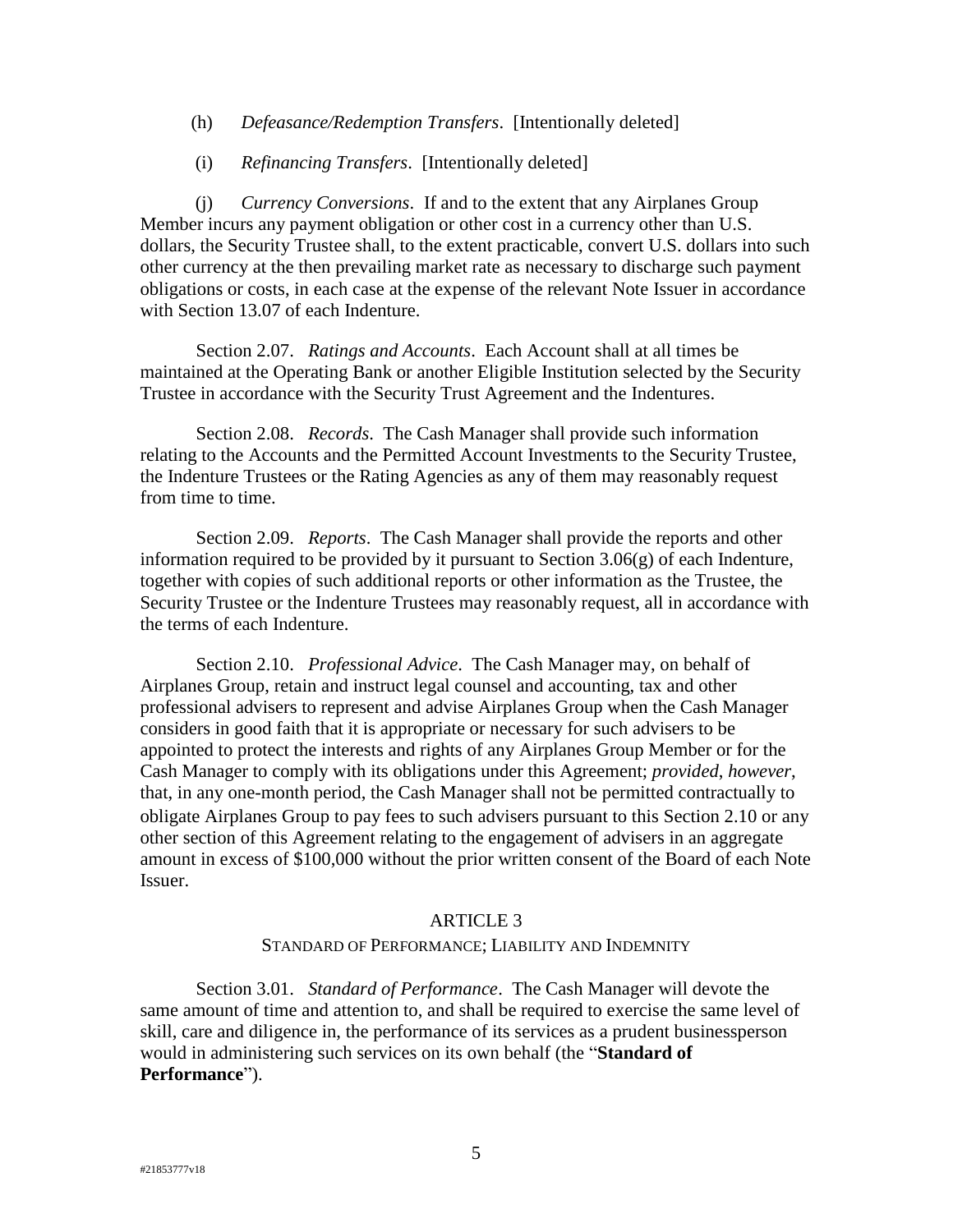<span id="page-9-0"></span>Section 3.02. *Liability and Indemnity*. (a) The Cash Manager shall not be liable for any Losses or Taxes to or of, or payable by, any Airplanes Group Member at any time, including Losses resulting from the investment in any Permitted Account Investment or any investment losses resulting from such investment, unless such Loss shall arise in connection with the Cash Manager's own gross negligence or willful misconduct or that of any of its directors, officers, agents or employees, as the case may be. For the avoidance of doubt, the Cash Manager shall not be liable for the performance of services by any other service provider to any Airplanes Group Member, or for any actions or omissions of any previous cash manager.

(b) Subject to and in accordance with the provisions of the relevant Indenture, each of the Note Issuers agrees to indemnify and hold harmless the Cash Manager, its respective directors, officers, agents and employees and each of them against any Losses or Taxes whatsoever which they or any of them may incur or be subject to as a consequence of this Agreement or as a result of the performance of the functions and services hereunder (including any Losses incurred by the Cash Manager as a result of its indemnifying any permitted delegate of any of its functions hereunder), except as a result of gross negligence or willful misconduct of the Cash Manager or any of its directors, officers, agents or employees, as the case may be, and this indemnity shall expressly inure to the benefit of any existing or future director, officer, agent or employee of the Cash Manager and to the benefit of any successor cash manager hereunder and shall survive the termination or expiry hereof.

(c) Each of the Cash Manager, the Security Trustee, the Indenture Trustees and the Note Issuers acknowledges and agrees that the terms of this Agreement contemplate that the Cash Manager shall receive the Relevant Information in order for the Cash Manager to make required credit and debit entries and to make the calculations and supply the information required herein, and that the Cash Manager will do the foregoing to the extent such information is so provided by such relevant parties and on the basis of such information, without undertaking any independent verification or recalculation of such information.

## (d) [Intentionally deleted.]

<span id="page-9-1"></span>Section 3.03. *Conflicts of Interest*. Each Note Issuer acknowledges and agrees that (a) in addition to providing the Cash Management Services under this Agreement, Maples Fiduciary Services (Ireland) Limited may provide similar services for other third parties, (b) in the course of conducting such activities, the Cash Manager may from time to time have conflicts of interest in performing its duties on behalf of the Security Trustee and the Indenture Trustees and the various entities in respect of which it provides such similar services, (c) Maples Fiduciary Services (Ireland) Limited is acting as the Administrative Agent and (d) the Directors of Airplanes Limited and the Controlling Trustees of Airplanes Trust have approved the transactions contemplated by this Agreement and desire that such transactions be consummated and, in giving such approval, the Board of each Note Issuer has expressly recognized that such conflicts of interest may arise from time to time and that, when such conflicts of interest arise, the Cash Manager shall promptly report the same to the Security Trustee, the Note Issuers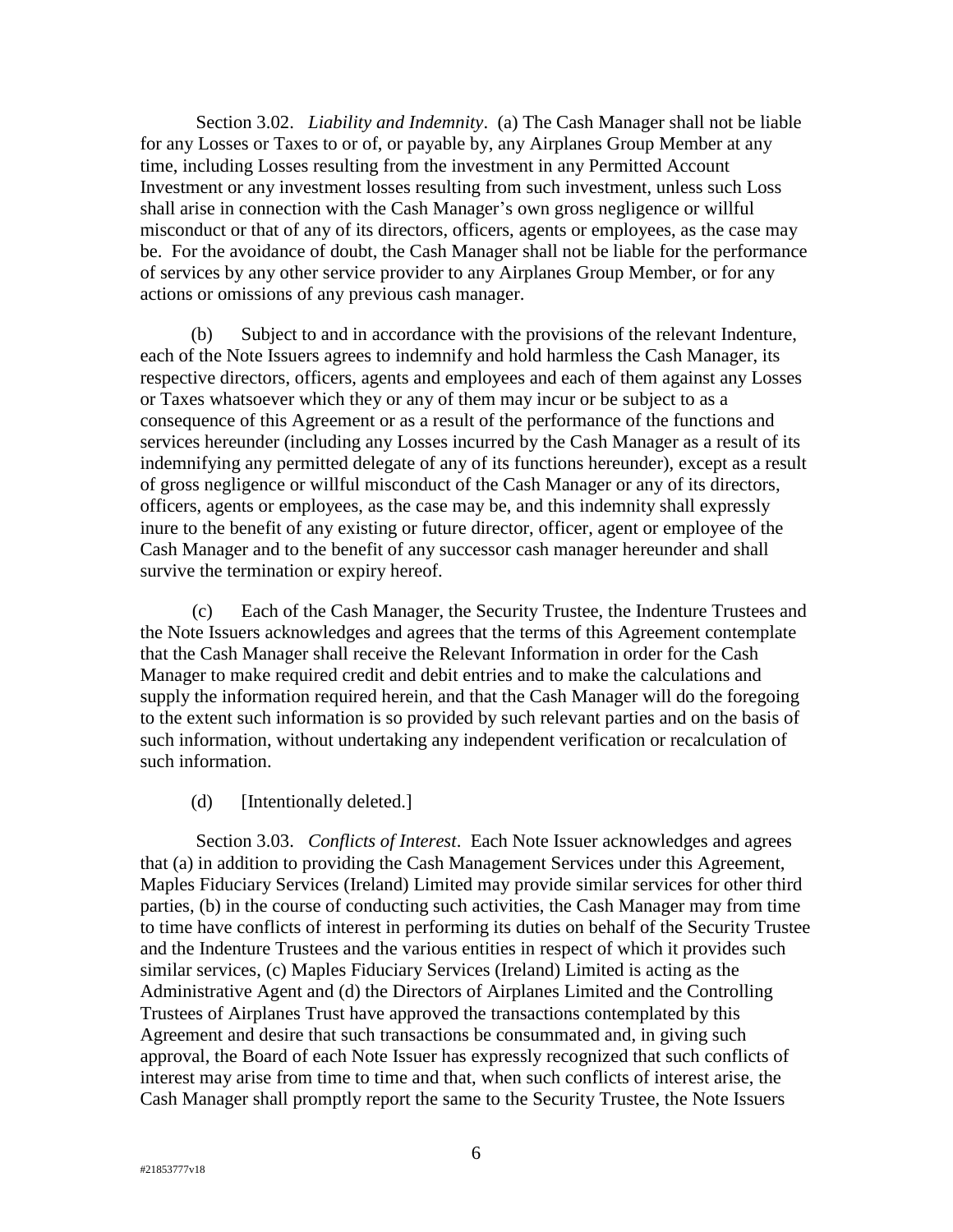and the Indenture Trustees and shall act in a manner that (i) treats each Airplanes Group Member equally with such other entities, (ii) does not violate the Standard of Performance and (iii) would not be reasonably likely to have a material adverse effect on the Noteholders.

### ARTICLE 4

### CASH MANAGER UNDERTAKINGS

<span id="page-10-1"></span><span id="page-10-0"></span>Section 4.01. *Cash Manager Undertakings*. The Cash Manager hereby covenants with the Security Trustee and each Indenture Trustee that it will conduct its business such that it is a separate and readily identifiable business from, and independent of, that of each Airplanes Group Member and further covenants as follows:

(a) if the Cash Manager receives (including in its capacity as agent for the Security Trustee after the delivery of a Default Notice) any funds whatsoever under this Agreement or any Relevant Document, which funds belong to the Security Trustee, the Note Issuers or the Indenture Trustees, or are to be paid to the Security Trustee, the Note Issuers or the Indenture Trustees or into any Account pursuant to this Agreement, any Relevant Document or otherwise, then the Cash Manager shall (i) hold such funds in trust for the Security Trustee, the relevant Note Issuer or the relevant Indenture Trustee, as the case may be, (ii) keep such funds separate from all other funds belonging to the Cash Manager and (iii) as soon as possible following receipt thereof, pay the same into the appropriate Account in accordance with the terms hereof;

(b) the Cash Manager shall comply with all lawful directions, orders and instructions which the Security Trustee may from time to time give to it in writing which are in accordance with the provisions of this Agreement and the Indentures;

(c) the Cash Manager shall not knowingly fail to comply with any legal requirements in its performance of the Cash Management Services;

(d) the Cash Manager shall make all payments required to be made by it at any time and from time to time pursuant to this Agreement on the required date for payment thereof and shall turn over any amounts owed to the Security Trustee, the Note Issuers or the Indenture Trustees without set-off or counterclaim;

(e) the Cash Manager shall cooperate with the Security Trustee and the Indenture Trustees and their respective agents, directors or trustees (including by providing such information as may reasonably be requested at any time and from time to time) to permit the Security Trustee and the Indenture Trustees or their respective authorized agents to monitor the Cash Manager's compliance with its obligations under this Agreement;

(f) the Cash Manager is acting hereunder as the agent of the Security Trustee and the Indenture Trustees and, except in relation to any money erroneously received by the Cash Manager by way of deposit into any of the Cash Manager's bank accounts (which shall be held in trust by the Cash Manager on behalf of the Security Trustee and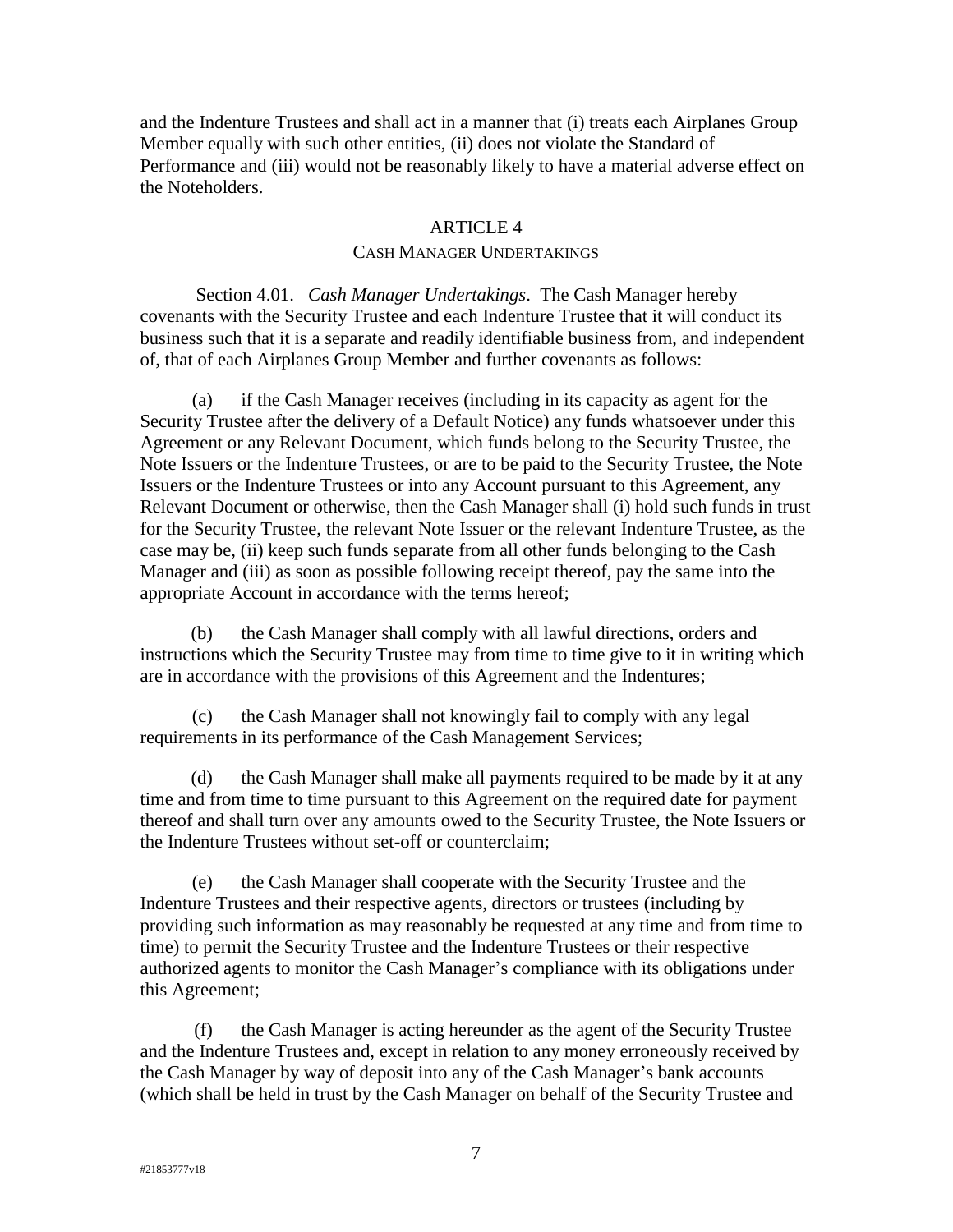deposited into the appropriate Account as soon as reasonably practicable), neither the Cash Manager nor any of its affiliates shall be under any fiduciary duty or other implied obligation or duty to any Airplanes Group Member or any holder of any equity or debt security issued by any Airplanes Group Member, any Lessee or any other Person arising out of this Agreement;

(g) the Cash Manager shall not take any steps for the purpose of procuring the appointment of any administrative receiver or the making of any administrative order or for instituting any bankruptcy, reorganization, arrangement, insolvency, winding up, liquidation, composition or any like proceedings under the laws of any jurisdiction in respect of any Airplanes Group Member or in respect of any of their liabilities, including, without limitation, as a result of any claim or interest of the Cash Manager or any of its affiliates;

(h) the Cash Manager shall cooperate with the Security Trustee, Airplanes Group and their respective agents, trustees and directors, including by providing such information as may reasonably be requested, to permit Airplanes Group or its authorized agents to monitor the Cash Manager's compliance with its obligations under this Agreement;

(i) during the term of this Agreement, the Cash Manager shall observe all corporate formalities necessary to remain a legal entity separate and distinct from each Airplanes Group Member;

(j) during the term of this Agreement, the Cash Manager shall maintain its assets and liabilities separate and distinct from each Airplanes Group Member;

(k) during the term of this Agreement, the Cash Manager shall maintain records, books, accounts and minutes separate from those of each Airplanes Group Member;

(l) during the term of this Agreement, the Cash Manager shall pay its obligations in the ordinary course of its business as a legal entity separate from each Airplanes Group Member;

(m) during the term of this Agreement, the Cash Manager shall keep its funds separate and distinct from the funds of each Airplanes Group Member, and it will receive, deposit, withdraw and disburse such funds separately from the funds of each Airplanes Group Member;

(n) during the term of this Agreement, the Cash Manager shall conduct its business in its own name and not in the name of any Airplanes Group Member;

(o) during the term of this Agreement, the Cash Manager shall not pay or become liable for any debt of any Airplanes Group Member, other than to make payments in the form of indemnity as required by the express terms of this Agreement;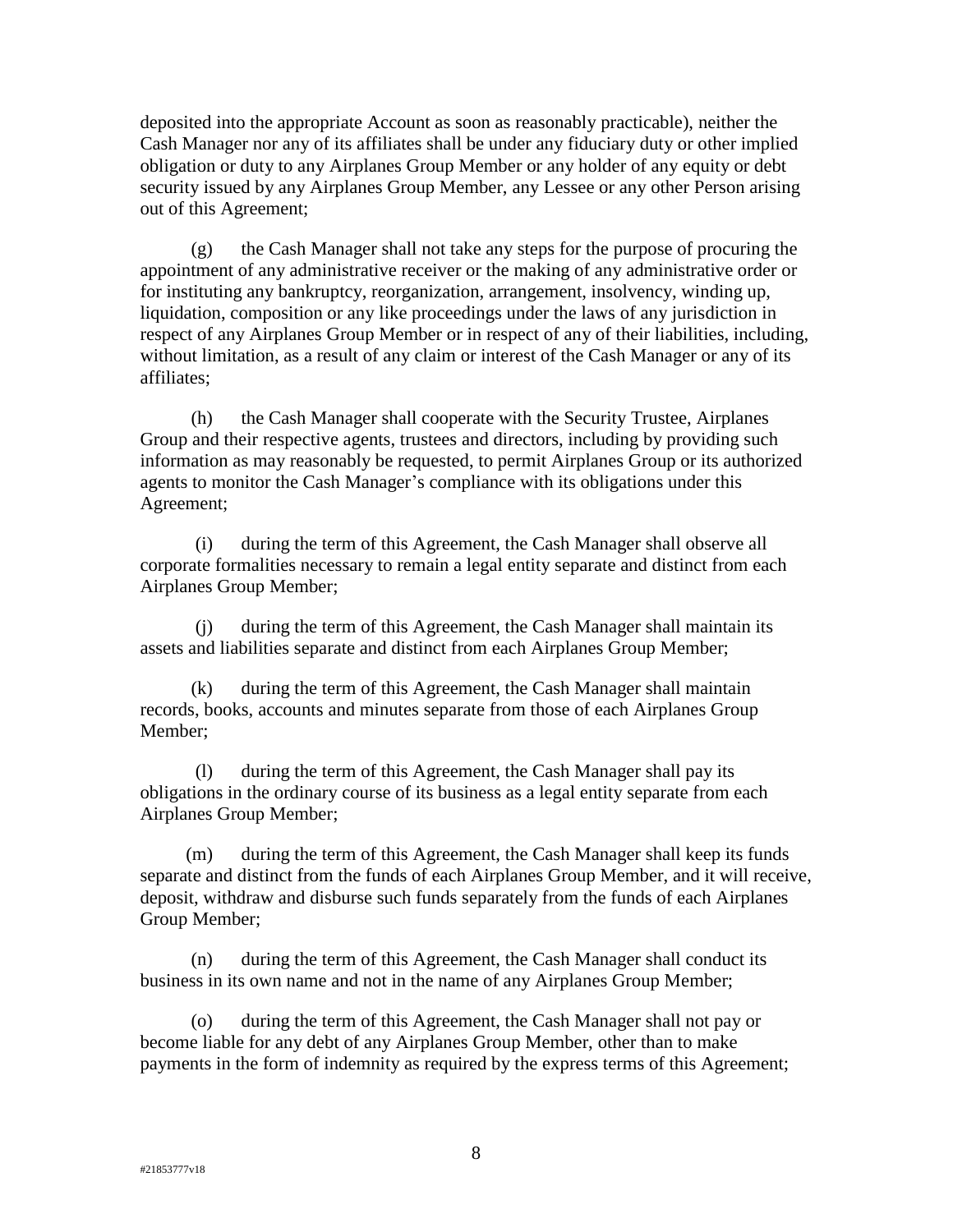(p) during the term of this Agreement, the Cash Manager shall not hold out that it is a division of any Airplanes Group Member, or that any Airplanes Group Member is a division of it;

(q) during the term of this Agreement, the Cash Manager shall not induce any third party to rely on the creditworthiness of any Airplanes Group Member in order that such third party will be induced to contract with it;

(r) during the term of this Agreement, the Cash Manager shall not enter into any agreements between it and any Airplanes Group Member that are more favorable to either party than agreements that the parties would have been able to enter into at such time on an arm's-length basis with a non-affiliated third party, other than any agreements in effect on the date hereof (it being understood that the parties hereto do not intend by this covenant to ratify any self-dealing transactions); and

<span id="page-12-0"></span>(s) during the term of this Agreement, it shall observe all corporate or other procedures required under applicable law and each of their constitutive documents.

### ARTICLE 5

### UNDERTAKINGS OF THE NOTE ISSUERS

<span id="page-12-1"></span>Section 5.01. *Cooperation*. Each of the Indenture Trustees shall use its best efforts, and the Note Issuers shall, and shall cause each Issuer Subsidiary, and, to the extent within its power, each other Service Provider, to cooperate at all times with the Cash Manager to enable the Cash Manager to provide the Cash Management Services, including providing the Cash Manager with all powers of attorney and such information as may be reasonably necessary or appropriate for the Cash Manager to perform the Cash Management Services.

<span id="page-12-2"></span>Section 5.02. *Information*. The Note Issuers will provide the Cash Manager with the following information in respect of themselves and the Issuer Subsidiaries:

(a) a list of all legal advisers;

(b) copies of all Relevant Documents, including the Memorandum and Articles of Association (or the equivalent documents) of each Note Issuer, and copies of all statutory books and records maintained on behalf thereof by such Persons;

(c) details of all bank accounts and bank mandates maintained by the Cash Manager on behalf of the Security Trustee, the Indenture Trustees and each Airplanes Group Member;

(d) names of and contact information with respect to the Board of each Note Issuer, the secretary and registered office of each Airplanes Group Member (other than Airplanes Trust), the Delaware Trustee and the Controlling Trustees; and

<span id="page-12-3"></span>(e) such other information as is necessary to the Cash Manager's performance of the Cash Management Services;

9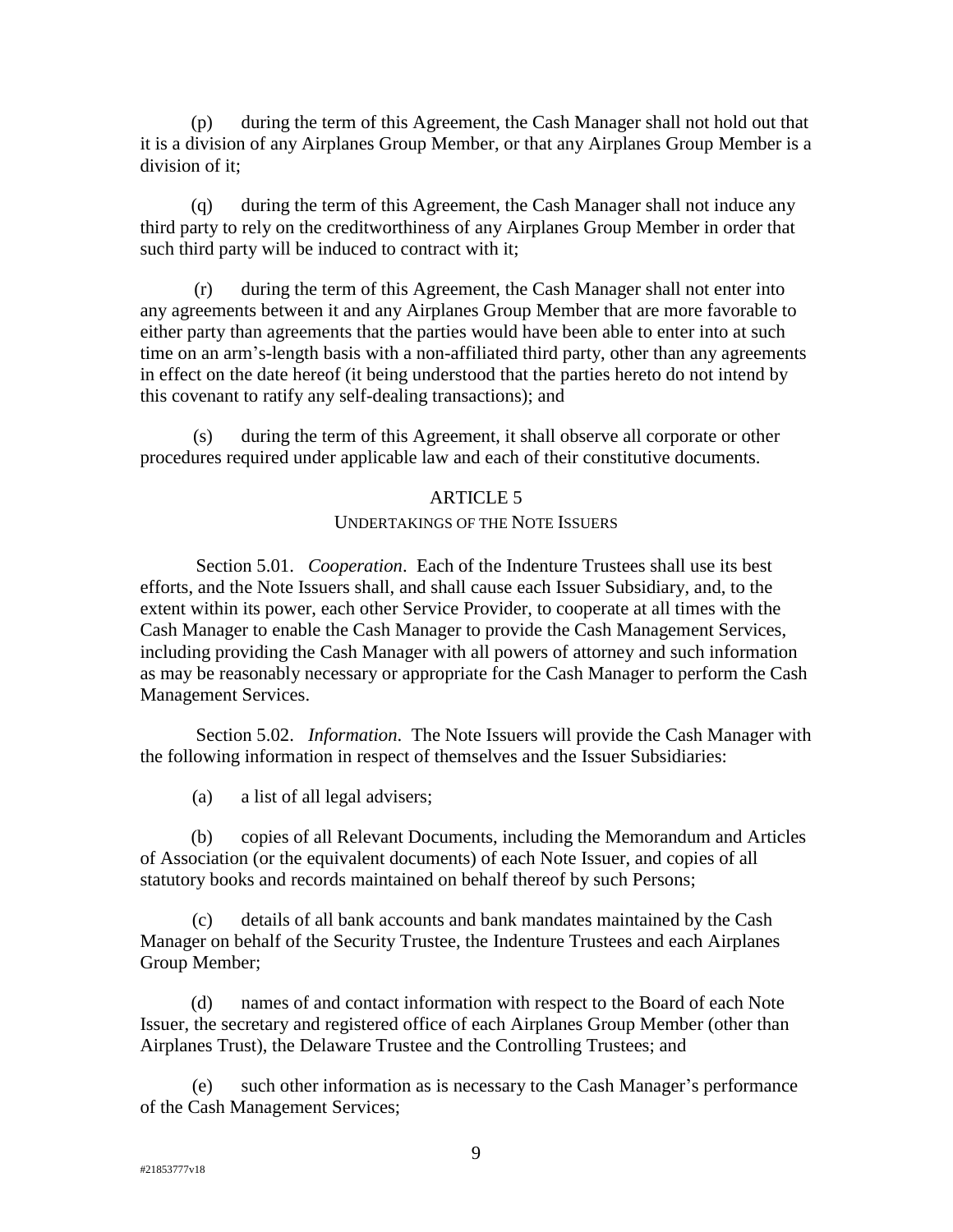The information referred to in this [Section 5.02](#page-12-2) (with the exception of paragraph [\(e\)\)](#page-12-3) shall be provided to the Cash Manager upon execution of this Agreement and, with respect to the information noted in paragraph [\(e\),](#page-12-3) upon request and, in respect of any amendment or changes to the information provided to the Cash Manager upon execution of this Agreement, promptly following the effectiveness of such amendments or changes.

<span id="page-13-0"></span>Section 5.03. *Scope of Services*. In the event that any Airplanes Group Member enters into any agreement, amendment or other modification of any Relevant Document or shall take any other action that has the effect of increasing in any material respect the scope, nature or level of the Cash Management Services, the Note Issuers shall provide written notice thereof to the Cash Manager (with a copy to the Security Trustee). In the event of an increase in the scope, nature or level of the Cash Management Services, the Cash Manager shall not be obligated to perform such affected Cash Management Services to the extent of such increase unless and until the Cash Manager, the Security Trustee and the Indenture Trustees shall agree on the terms on which such increased Cash Management Services shall be provided. In each such case, the Cash Manager shall not be obligated or permitted to take any action that might reasonably be expected to result in the business of Airplanes Group ceasing to be separate and readily identifiable from, and independent of, that of the Cash Manager and its Affiliates. The Note Issuers shall engage another Person to perform the affected or increased Cash Management Services without the prior written consent of the Cash Manager if they determine, in their discretion, that timely agreement with the Cash Manager for the performance of such services cannot be reached on commercially reasonable terms.

The Cash Manager acknowledges and agrees that in the event that any Person within Airplanes Group shall enter into any bankruptcy, reorganization, arrangement, insolvency, winding up, liquidation, composition or any like proceedings (the "**Proceedings**") under the laws of any jurisdiction in respect of any Person within Airplanes Group or in respect of any of their liabilities, or in the event that any Person within Airplanes Group shall enter into any settlement agreement in respect of any litigation to which such Person is party, any such Proceedings or settlement agreement may promptly lead to a reduction in the scope of Cash Management Services required to be provided by the Cash Manager pursuant to this Agreement. In such event, the Cash Manager agrees to negotiate in good faith with the Note Issuers in relation to the reduced level of Cash Management Services required and an appropriate reduction in the Cash Manager's fees set forth in a side letter of even date herewith between the parties to this Agreement.

<span id="page-13-1"></span>Section 5.04. *Ratification*. (a) The Note Issuers hereby agree to ratify and confirm, and, if so requested by the Cash Manager, agree to procure ratification and confirmation by each Issuer Subsidiary (and shall furnish written evidence thereof upon request of the Cash Manager), of whatever the Cash Manager does in accordance with this Agreement in the exercise of any of the powers or authorities conferred upon the Cash Manager pursuant to this Agreement, it being expressly understood and agreed that no Airplanes Group Member shall have any obligation to ratify and confirm, and expressly does not ratify or confirm, any act or omission of the Cash Manager in violation of the Standard of Performance under Article 3 hereof.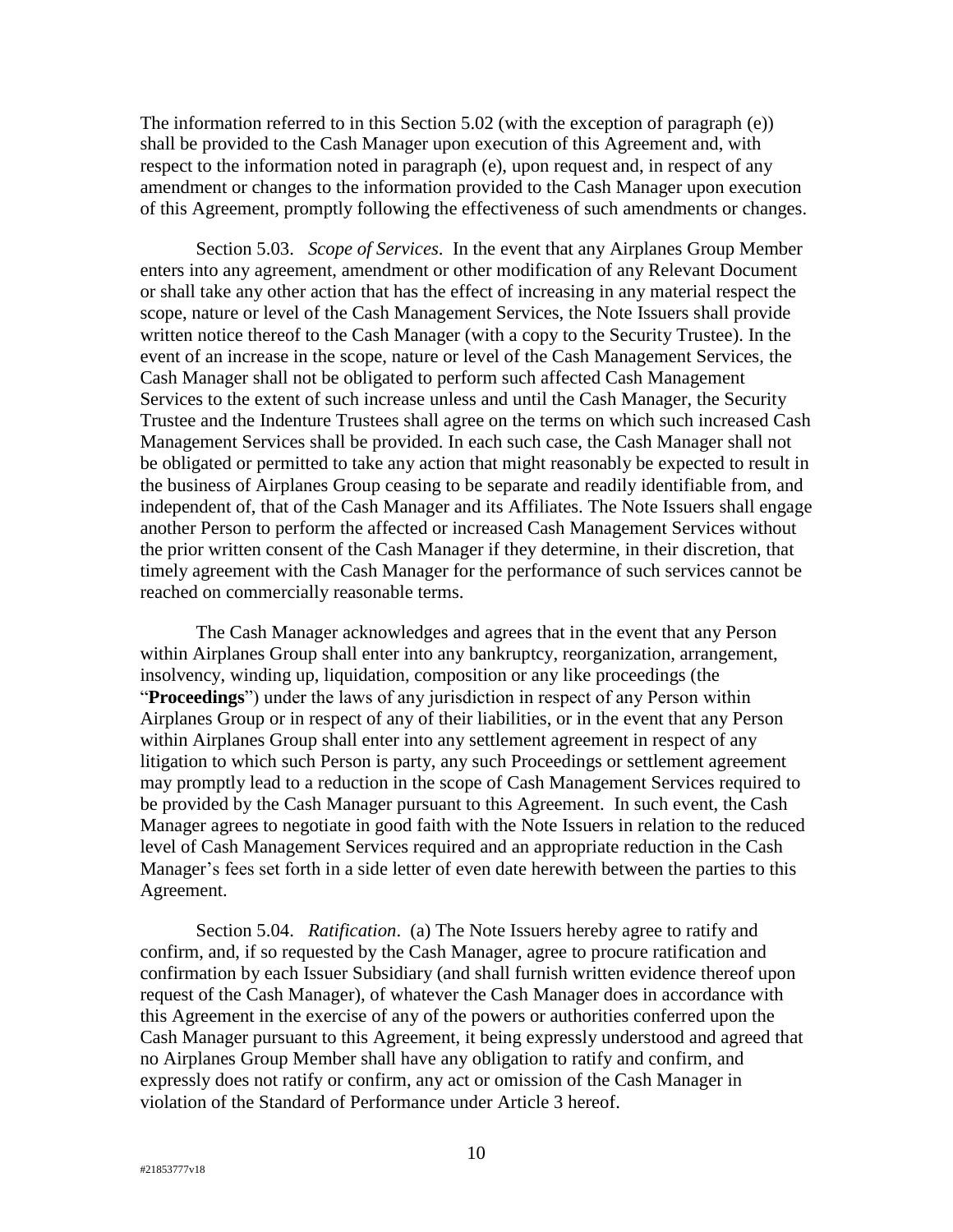(b) Each Note Issuer undertakes to cause, if so requested by the Cash Manager, each of its Issuer Subsidiaries, including any subsidiaries formed or acquired after the date hereof, to execute an agreement with the Cash Manager adopting and confirming the terms of this Agreement and agreeing to ratify whatever the Cash Manager does in accordance with this Agreement in the exercise of any of the powers or authorities conferred upon the Cash Manager under the terms of this Agreement, it being expressly understood and agreed that no Airplanes Group Member shall have any obligation to ratify and confirm, and expressly does not ratify or confirm, any act or omission of the Cash Manager in violation of the Standard of Performance under Article 3 hereof.

<span id="page-14-0"></span>Section 5.05. *Accounts and Cash Arrangements*. (a) No new bank or other account shall be established by the Cash Manager or any Airplanes Group Member other than in accordance with this Agreement, the Security Trust Agreement and each Indenture. The Security Trustee shall not authorize the Indenture Trustees, the Note Issuers, any other Airplanes Group Member or any other Person other than the Security Trustee and its authorized agents to make disbursements from any such accounts on their behalf or on behalf of the Indenture Trustees, the Note Issuers or any Airplanes Group Member.

(b) Except as provided in [Section 2.07,](#page-8-0) neither the Cash Manager nor any Airplanes Group Member shall modify any arrangement with respect to the flow of cash in connection with payments, remittances and investment of funds or the creation, maintenance or termination of any Account (other than in accordance with this Agreement and the Indentures) without the written consent of the Security Trustee, the Indenture Trustees and the Note Issuers.

<span id="page-14-1"></span>Section 5.06. *Further Assurances*. Each of the Cash Manager and the Note Issuers agrees that, at any time and from time to time, upon the written request of the Security Trustee or either Indenture Trustee, it shall execute and deliver such further documents and do such further acts and things and, solely with respect to each Note Issuer, shall cause each Issuer Subsidiary to execute and deliver such further documents and do such further acts and things, in each case as the Security Trustee or either Indenture Trustee may reasonably request in order to effect the purposes of this Agreement.

<span id="page-14-2"></span>Section 5.07. *Covenants of the Note Issuers*. Each Note Issuer covenants with the Cash Manager that it shall conduct its business in every way possible such that it is a separate and readily identifiable business from that of the Cash Manager and its Affiliates and, to the extent possible, shall cause each of its Issuer Subsidiaries to do the same, and further covenants as follows:

(a) during the term of this Agreement, it will observe, and shall cause each Issuer Subsidiary to observe, all corporate formalities necessary to remain legal entities separate and distinct from the Cash Manager;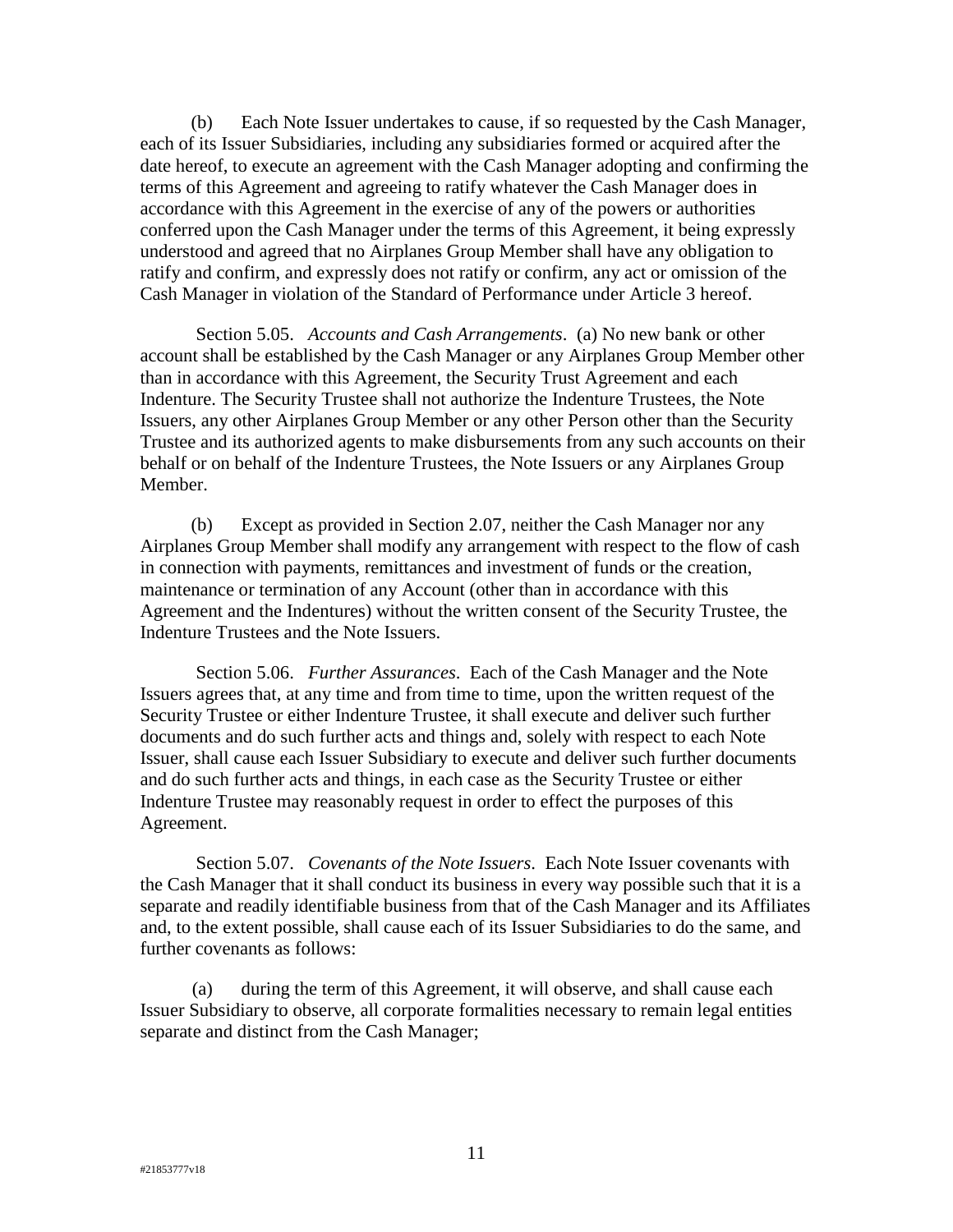(b) during the term of this Agreement, it shall maintain, and shall cause each Issuer Subsidiary to maintain, its assets and liabilities separate and distinct from those of the Cash Manager;

(c) during the term of this Agreement, it shall maintain, and shall cause each Issuer Subsidiary to maintain, records, books, accounts, and minutes separate from those of the Cash Manager;

(d) during the term of this Agreement, it shall pay, and shall cause each Issuer Subsidiary to pay, its obligations in the ordinary course of business as a legal entity separate from the Cash Manager;

(e) during the term of this Agreement, it shall keep, and shall cause each Issuer Subsidiary to keep, its funds separate and distinct from any funds of the Cash Manager, and shall receive, deposit, withdraw and disburse such funds separately from any funds of the Cash Manager;

(f) during the term of this Agreement, it shall conduct, and shall cause each Issuer Subsidiary to conduct, its business in its own name, and not in the name of the Cash Manager;

(g) during the term of this Agreement, it shall not agree, and shall cause each Issuer Subsidiary not to agree, to pay or become liable for any debt of the Cash Manager, other than to make payments in the form of indemnity as required by the express terms of this Agreement;

(h) during the term of this Agreement, it shall not hold out, and shall cause each Issuer Subsidiary not to hold out, that it or any of them is a division of the Cash Manager, or that the Cash Manager is a division of any of them;

(i) during the term of this Agreement, it shall not induce, and shall cause each Issuer Subsidiary not to induce, any third party to rely on the creditworthiness of the Cash Manager in order that such third party will be induced to contract with it;

(j) during the term of this Agreement, it shall not enter into, and shall cause each Issuer Subsidiary not to enter into, any transaction between any of them and the Cash Manager that is more favorable to either party than transactions that the parties would have been able to enter into at such time on an arm's-length basis with a nonaffiliated third party; other than any agreements in effect on the date hereof (it being understood that the parties hereto do not intend by this covenant to ratify any self-dealing transactions); and

(k) during the term of this Agreement, it shall observe, and shall cause each Issuer Subsidiary to observe, all material corporate procedures and other procedures required under applicable law and each of their constitutive documents.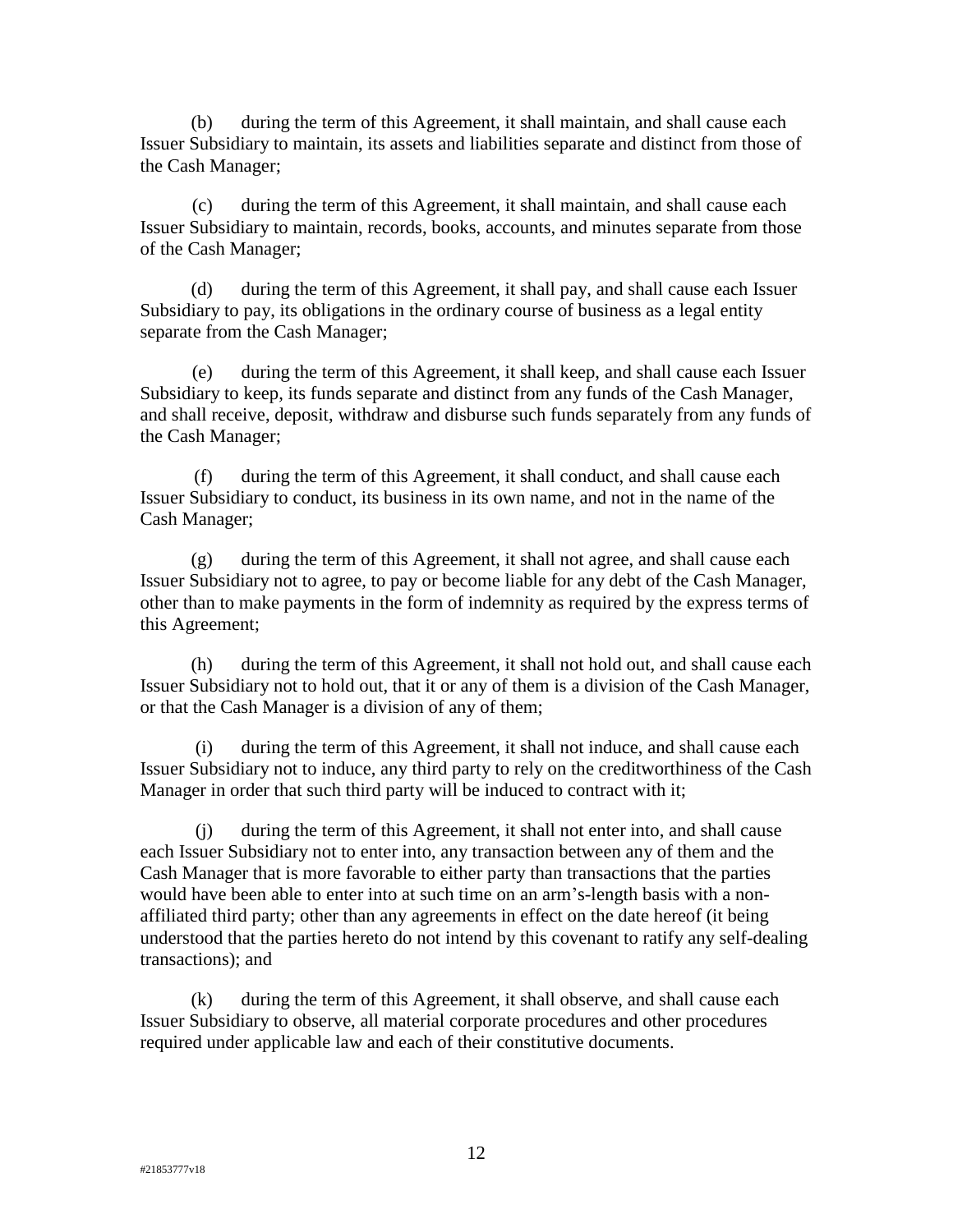### ARTICLE 6

#### **EFFECTIVENESS**

<span id="page-16-1"></span><span id="page-16-0"></span>Section 6.01. *Effectiveness*. The effectiveness of this Agreement and all obligations of the parties hereunder shall be conditioned upon the execution hereof by all parties to this Agreement.

### ARTICLE 7

#### CASH MANAGEMENT FEES AND EXPENSES

<span id="page-16-10"></span><span id="page-16-3"></span><span id="page-16-2"></span>Section 7.01. *Cash Management Fees*. (a) In consideration of the Cash Manager's performance of the Cash Management Services, the Note Issuers shall pay to the Cash Manager an annual fee (the "**Cash Management Fee**") pursuant to a side letter of even date herewith between the parties to this Agreement.

<span id="page-16-4"></span>Section 7.02. *Expenses*. The Cash Manager shall be reimbursed by the Note Issuers for all costs and expenses necessarily and directly incurred in connection with the Cash Manager's performance of its duties as set forth in this Agreement.

### ARTICLE 8

#### TERM; REMOVAL OF OR TERMINATION BY THE CASH MANAGER

<span id="page-16-8"></span><span id="page-16-6"></span><span id="page-16-5"></span>Section 8.01. *Term*. This Agreement shall have a noncancelable term commencing on the date of this Agreement and expiring on March 15, 2019. During such term, this Agreement shall not be terminable by either party except as expressly provided in this [Article 8.](#page-16-8)

<span id="page-16-7"></span>Section 8.02. *Right to Terminate*. (a) At any time during the term of this Agreement, the Security Trustee, on behalf and at the written direction of the Secured Parties, or either Note Issuer shall be entitled to terminate this Agreement on 30 days' written notice.

<span id="page-16-9"></span>(b) At any time during the term of this Agreement, the Cash Manager shall be entitled to terminate this Agreement on written notice if:

(i) any Airplanes Group Member shall fail to pay in full when due (A) any installment of the Cash Management Fee within 30 days after the effectiveness of written notice from the Cash Manager of such failure or (B) any other amount payable to the Cash Manager hereunder within 30 days after written notice from the Cash Manager of such failure; or

(ii) any Person within Airplanes Group shall fail to perform or observe or shall violate in any material respect any material term, covenant, condition or agreement to be performed or observed by it in respect of this Agreement for 30 days after Airplanes Group shall have received notice of such failure (other than with respect to payment obligations referred to in clause [\(b\)\(i\)](#page-16-9) of this Section [8.02\)](#page-16-7);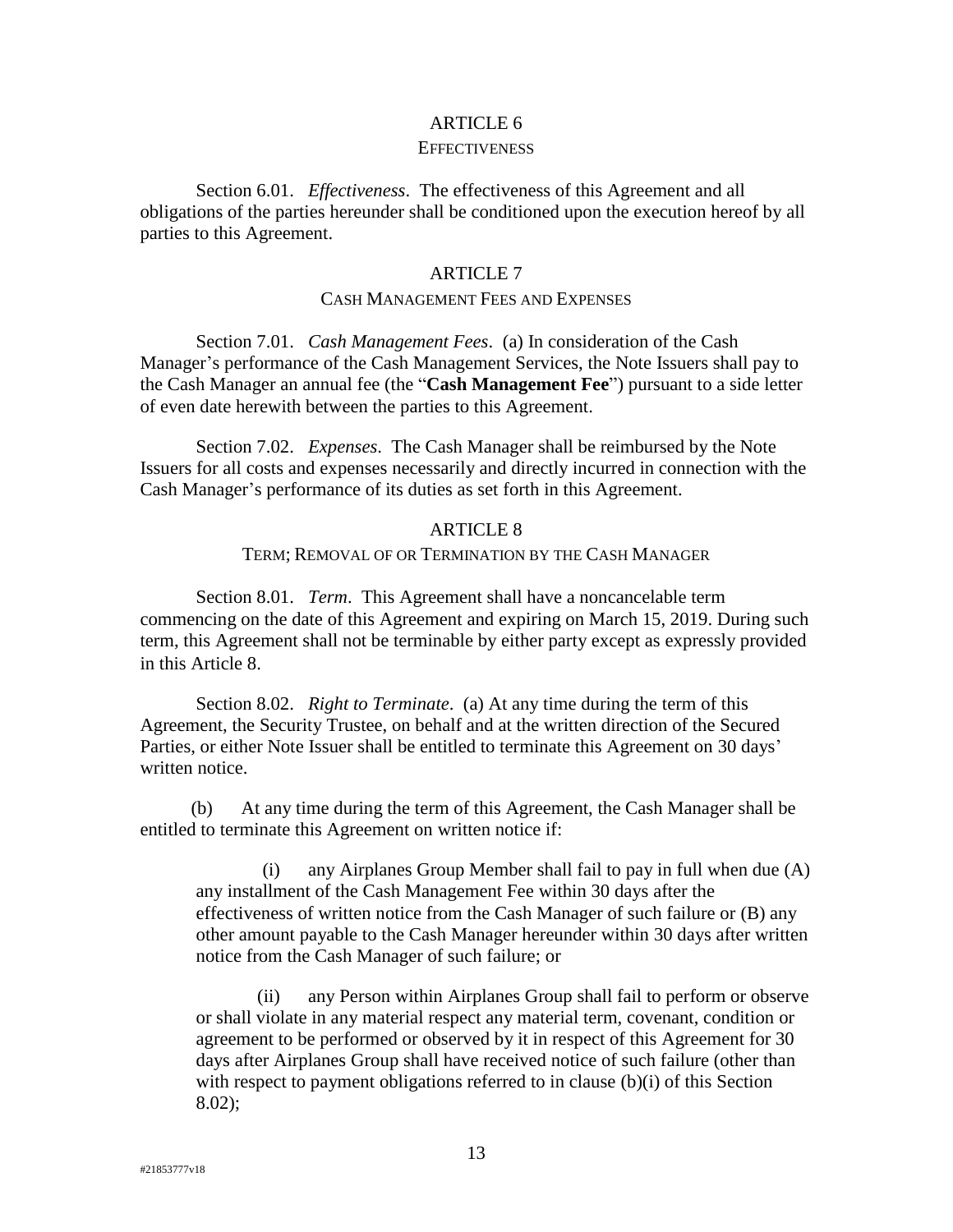- (iii) [Intentionally deleted]
- (iv) [Intentionally deleted]

<span id="page-17-1"></span>(c) Upon action by either party pursuant to the provisions of Section  $8.02(c)(a)$ or [\(b\),](#page-16-9) the Cash Manager shall be entitled to the payment of any compensation owed to it hereunder in connection with all services rendered by it hereunder, as provided in [Article](#page-16-10)  [7](#page-16-10) hereof, and for so long as the Cash Manager is continuing to perform any of the Cash Management Services for any Person within Airplanes Group, the Cash Manager shall be entitled to continue to be paid all amounts due to it hereunder, net of any amounts that shall have been finally adjudicated by a court of competent jurisdiction to be owed by the Cash Manager to Airplanes Group or not to be due to the Cash Manager, until a successor cash manager shall have been appointed and shall have accepted such appointment in accordance with the provisions of [Section 8.03\(c\).](#page-17-2)

(d) [Intentionally deleted]

<span id="page-17-0"></span>Section 8.03. *Consequences of Termination or Resignation*. (a) *Notices*. (i) Following the termination of this Agreement by the Security Trustee or the Note Issuers or resignation of the Cash Manager pursuant to [Section 8.02](#page-16-7) and its replacement by a successor cash manager under Section [9.01,](#page-18-2) the former Cash Manager will promptly forward to the successor cash manager, the Security Trustee, the Note Issuers, the Indenture Trustees and, where applicable, any Airplanes Group Member any notices and accounting reports (or copies thereof) received by it during the year immediately after such termination or resignation.

(ii) The Note Issuers will promptly notify any relevant third party, including each Rating Agency and the Indenture Trustees, of the removal of or resignation by the Cash Manager under this Agreement and will request that all such notices and accounting reports and communications to the Cash Manager thereafter be made or given directly to the successor cash manager and the Note Issuers.

(b) *Accrued Rights*. The termination of this Agreement by the Security Trustee or the Note Issuers or the resignation by the Cash Manager hereunder shall not affect the respective rights and liabilities of any party hereto accrued prior to such removal or resignation in respect of any prior breaches hereof or otherwise. Upon action by any party hereto pursuant to the provisions of [Section 8.02,](#page-16-7) the Cash Manager shall be entitled to the payment of any compensation owed to it by the Note Issuers hereunder.

<span id="page-17-2"></span>(c) *Replacement*. If this Agreement is terminated by the Security Trustee or the Note Issuers or the Cash Manager resigns under [Section 8.02](#page-16-7) and is replaced by a successor cash manager under [Section 9.01,](#page-18-2) such former Cash Manager will cooperate with such successor cash manager, including providing such successor cash manager with all information and documents reasonably requested.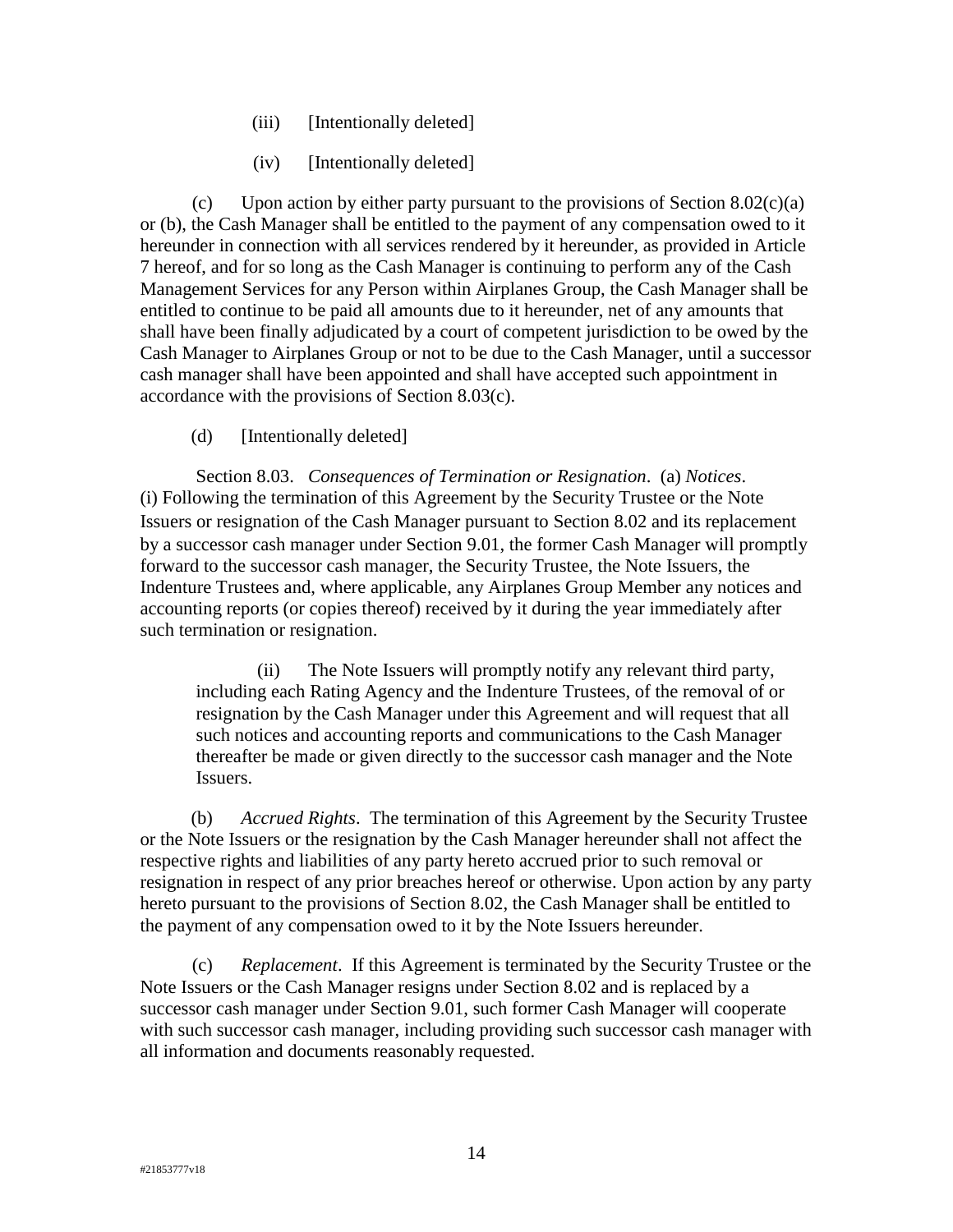<span id="page-18-0"></span>Section 8.04. *Survival*. Notwithstanding any termination or the expiration of this Agreement, the respective obligations of each of the Note Issuers and the Cash Manager under Sections [3.02,](#page-9-0) [7.01](#page-16-3) (to the extent any fees due and owing through such date of termination remain unpaid) and [8.03](#page-17-0) hereof shall survive such termination or expiration, as the case may be.

### ARTICLE 9

### APPOINTMENT OF SUCCESSOR CASH MANAGER

<span id="page-18-2"></span><span id="page-18-1"></span>Section 9.01. *Appointment of Successor Cash Manage*r. In the event of the removal or resignation of the Cash Manager pursuant to [Section 8.02](#page-16-7) hereof, the Note Issuers shall, with the approval of the Security Trustee, appoint a successor cash manager. Any successor cash manager so appointed following the removal or resignation of the Cash Manager pursuant to the provisions of [Section 8.02](#page-16-7) hereof shall execute and deliver to the original Cash Manager, the Security Trustee, the Note Issuers and each Indenture Trustee an instrument accepting such appointment. Thereupon, such successor cash manager shall, without any further act, deed or conveyance, become vested with all the authority, rights, powers, immunities, duties and obligations of the Cash Manager, and with like effect as if originally named as Cash Manager under this Agreement, and the original Cash Manager shall thereupon be obligated to transfer and deliver such relevant records or copies thereof maintained by the Cash Manager in connection with the performance of its obligations under this Agreement and each of the other Relevant Documents.

#### ARTICLE 10

### ASSIGNMENT AND DELEGATION

### <span id="page-18-3"></span>Section 10.01. *Assignment and Delegatio*n. (a) [Intentionally deleted]

<span id="page-18-4"></span>(b) None of the parties to this Agreement shall assign or delegate this Agreement or all or any part of its rights or obligations hereunder to any other person without the prior written consent of the other parties hereto.

(c) Without limiting the foregoing, any person who shall become a successor by assignment or otherwise of the Cash Manager (or any respective successors thereof) in accordance with this [Section 10.01](#page-18-4) shall be required, as a condition to the effectiveness of any such assignment or other arrangement, to become a party to this Agreement.

#### ARTICLE 11

#### **GUARANTEE**

<span id="page-18-6"></span><span id="page-18-5"></span>Section 11.01. *Guarantee*. [Intentionally deleted]

<span id="page-18-7"></span>Section 11.02. *Reinstatement*. [Intentionally deleted]

<span id="page-18-8"></span>Section 11.03. *Unconditional Nature of Guarantee*. [Intentionally deleted]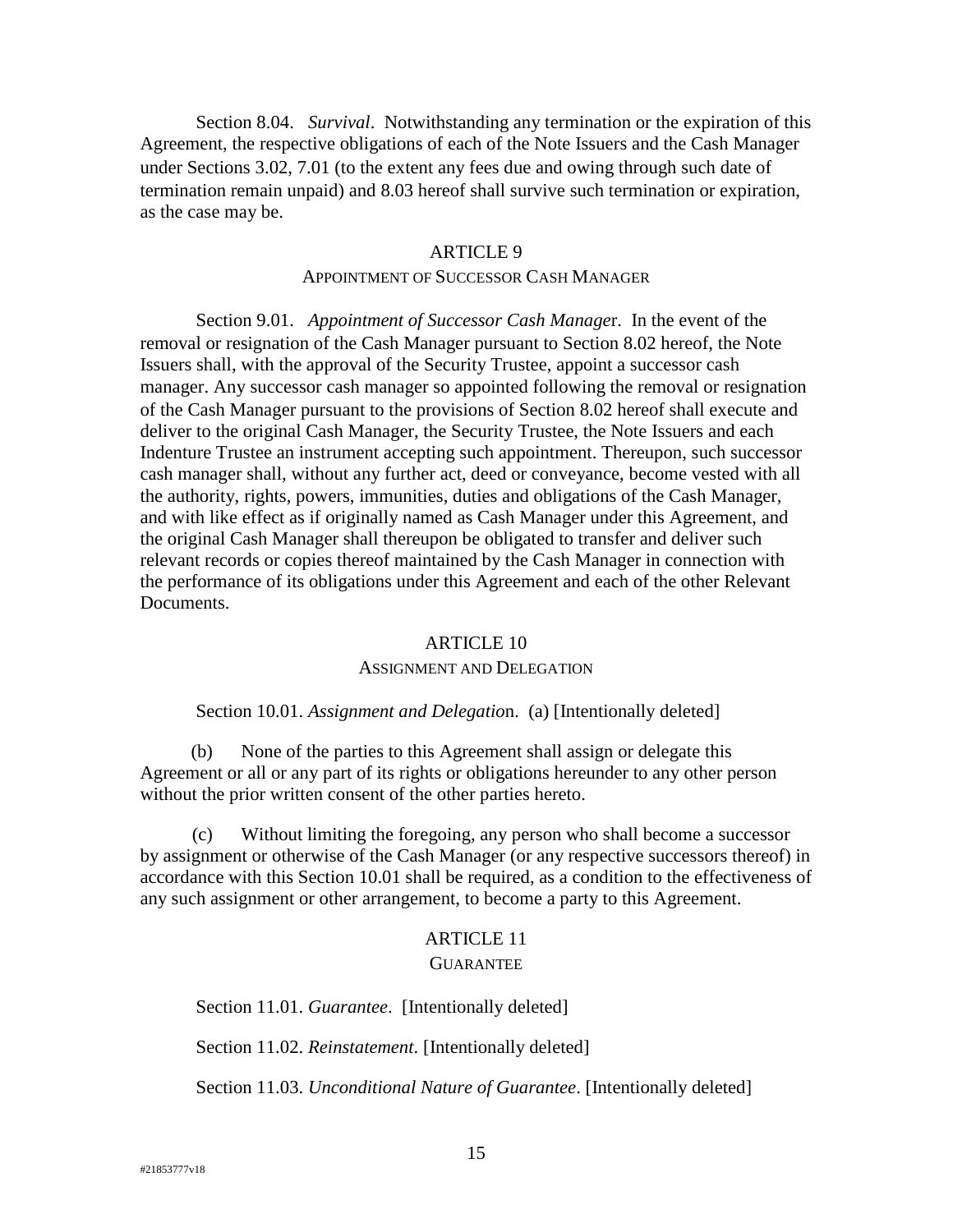# ARTICLE 12

### **MISCELLANEOUS**

<span id="page-19-1"></span><span id="page-19-0"></span>Section 12.01. *Notices*. (a) All statements, requests, notices and agreements hereunder shall be in writing and shall be effective (i) upon receipt when sent through the mails, registered or certified mail, return receipt requested, postage prepaid, with such receipt to be effective the date of delivery indicated on the return receipt, or (ii) one Business Day after delivery to an overnight courier, or (iii) on the date personally delivered to an authorized officer of the party to which sent, or (iv) on the date transmitted by legible telecopier transmission with a confirmation of receipt, in all cases addressed to the recipient as follows:

(A) if to Airplanes Limited, to:

Airplanes Limited 13 Castle Street St. Helier Jersey, JE4 5UT Channel Islands Attention: The Directors Telephone: +44 1534 722 787;

(B) if to Airplanes Trust, to:

Airplanes U.S. Trust c/o Wilmington Trust Company 1100 North Market Street Rodney Square North Wilmington, Delaware 19890-001 Attention: The Controlling Trustees Telephone: +1 (302) 651-1000;

in either case with a copy to:

Maples Fiduciary Services (Ireland) Limited, as Administrative Agent 32 Molesworth Street Dublin 2 Ireland Attention: The Administrative Agent Telephone: +353 (0)1697 3200 Email: AirplanesGroup@maplesfs.com

(C) if to the Airplanes Limited Indenture Trustee, the Airplanes Trust Indenture Trustee or the Security Trustee, to:

UMB Bank, National Association 120 South 6th Street, Suite 1400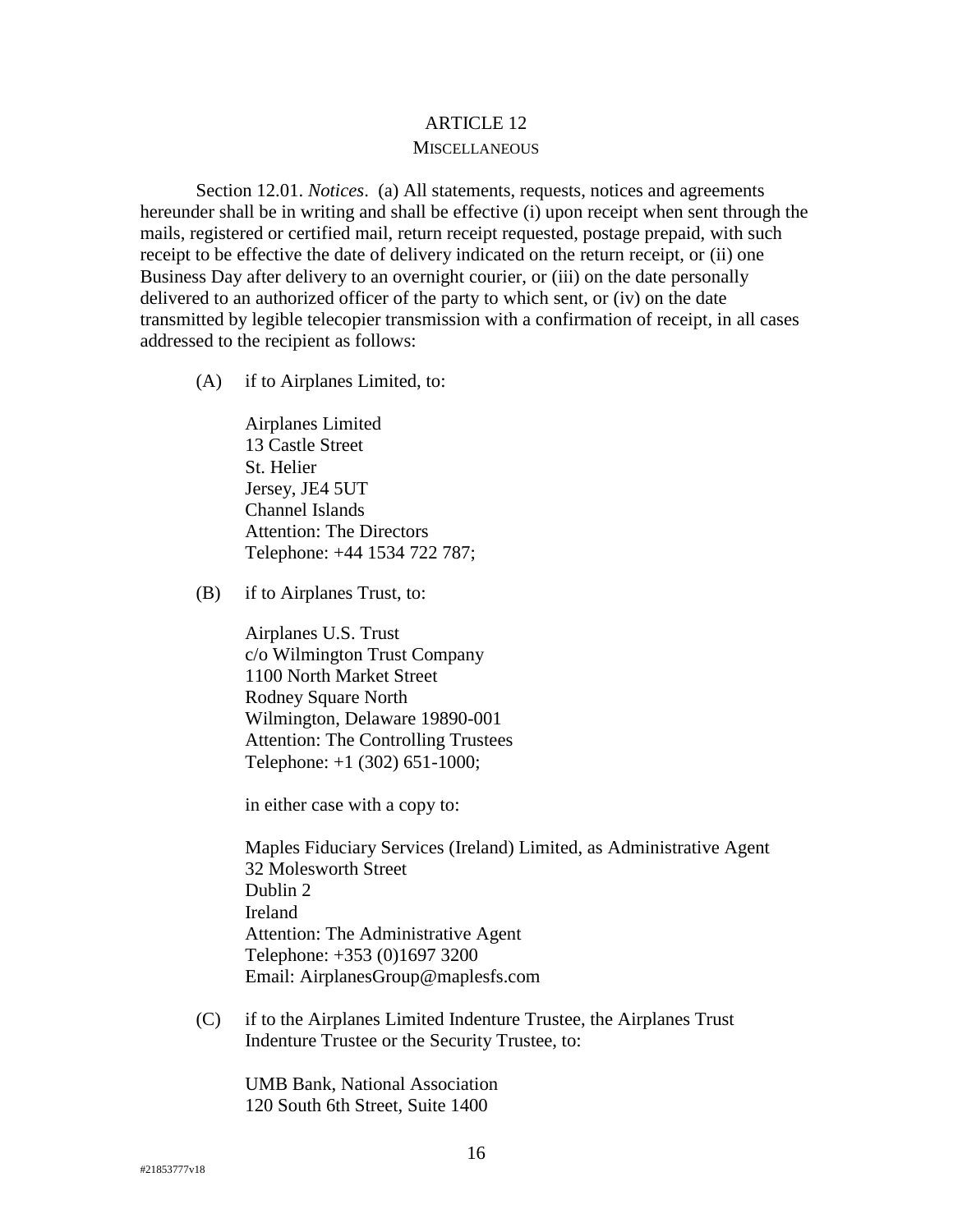Minneapolis, MN 55402 Attention: Gavin Wilkinson Telephone: +1 612 337 7001 Email: gavin.wilkinson@umb.com; and

(D) if to the Cash Manager, to:

Maples Fiduciary Services (Ireland) Limited 32 Molesworth Street Dublin 2 Ireland Attention: The Cash Manager Telephone: +353 (0)1697 3200 Email: AirplanesGroup@maplesfs.com

(b) Any party to this Agreement, by notice to the others, may designate additional or different addresses for subsequent notices or communications.

(c) If a notice or communication is mailed in the manner provided above within the time prescribed, it is conclusively presumed to have been duly given, whether or not the addressee receives it.

(d) Notwithstanding the foregoing, all communications or notices to either Indenture Trustee or the Security Trustee shall be deemed to be given only when received by a Responsible Officer of such trustee.

<span id="page-20-3"></span><span id="page-20-2"></span><span id="page-20-1"></span><span id="page-20-0"></span>Section 12.02. *Restrictions on Disclosure*. The Cash Manager agrees to keep confidential all documents, materials and other information relating to either of the Note Issuers which is within or comes into its possession or knowledge and not to disclose any of the aforesaid without the prior written consent of the Note Issuers; *provided* that the foregoing shall not be construed to prohibit (i) disclosure of any and all information that is or becomes publicly known (other than as a result of disclosure by the Cash Manager) or information obtained by the Cash Manager from sources other than the Note Issuers, (ii) disclosure of any and all information (A) if required to do so by any applicable statute, law, rule or regulation, (B) to any government agency or regulatory or selfregulatory body having or claiming authority to regulate or oversee any aspects of the Cash Manager's business or that of its affiliates, (C) pursuant to any subpoena, civil investigative demand or similar demand or request of any court, regulatory authority, arbitrator or arbitration to which the Cash Manager or an affiliate thereof is a party, (D) in any preliminary or final offering circular, registration statement or contract or other document pertaining to the transactions contemplated by the Relevant Documents approved in advance by the Note Issuers or (E) to any affiliate, independent or internal auditor, agent or attorney of the Cash Manager having a need to know the same, *provided* that the Cash Manager advises such recipient of the confidential nature of the information being disclosed and, with respect to clauses [\(A\),](#page-20-1) [\(B\)](#page-20-2) and [\(C\)](#page-20-3) above, the Cash Manager shall seek the assistance of the Note Issuers to protect such documents, materials or other information from disclosure to the maximum extent achievable, (iii) any other disclosure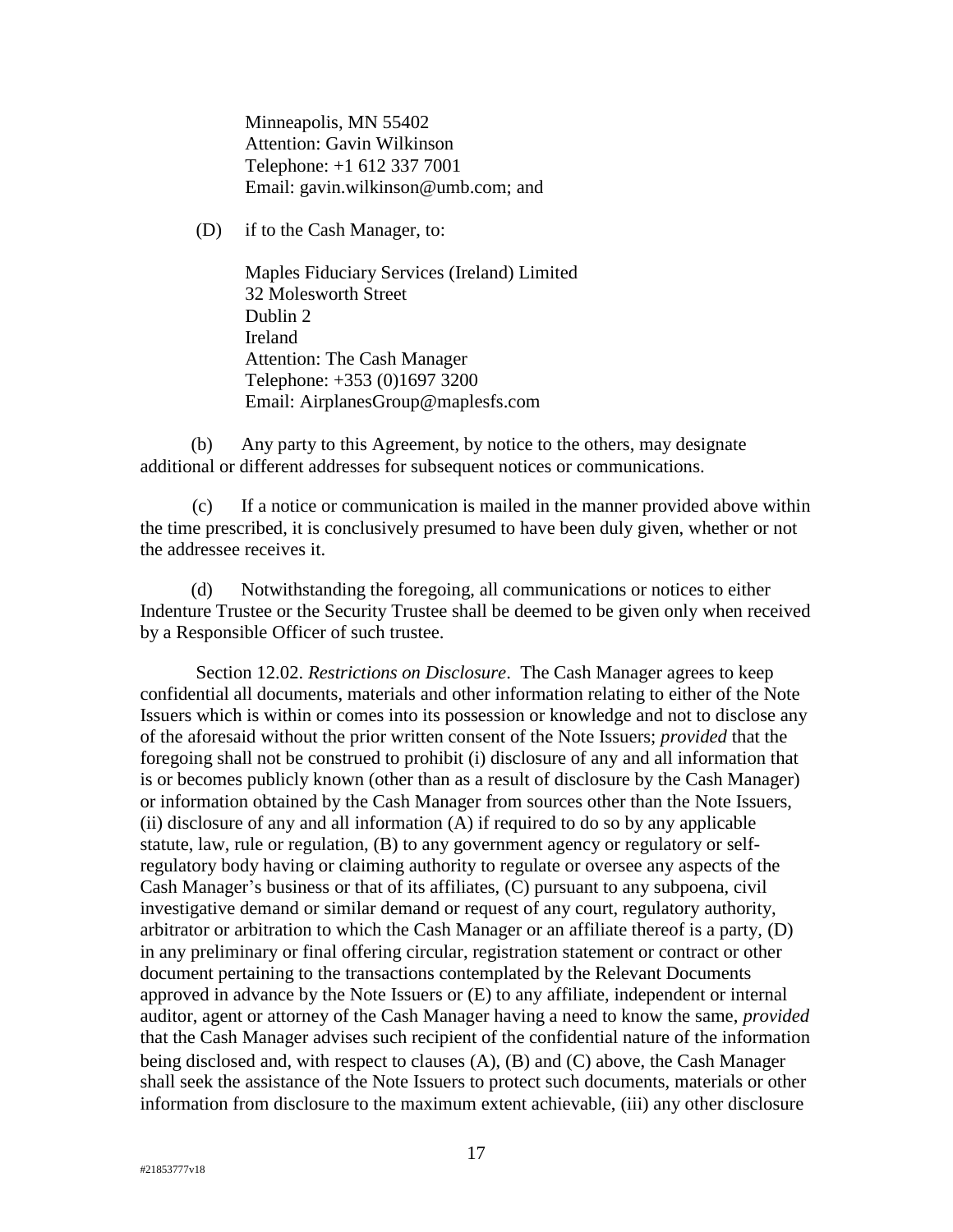authorized by the Note Issuers or (iv) disclosure to the other parties to the transactions contemplated by the Relevant Documents.

<span id="page-21-0"></span>Section 12.03. *Limitation of Liability*. It is expressly understood and agreed by the parties hereto that (a) this Agreement is executed and delivered by UMB Bank, National Association, not individually or personally, but solely as Security Trustee and Indenture Trustee under each Indenture, in the exercise of the powers and authority conferred and vested in it in such capacities, and (b) nothing herein contained shall be construed as creating any liability on UMB Bank, National Association, individually or personally, to perform any covenant either expressed or implied contained herein, all such liability, if any, being expressly waived by the parties who are signatories to this Agreement and by any person claiming by, through or under such parties.

<span id="page-21-1"></span>Section 12.04. *Data Protection.* In carrying out its obligations under this Agreement, the Cash Manager shall comply with the Data Protection Act 1988 of Ireland and the Data Protection Act 2003 of Ireland as may be amended from time to time (collectively the "**Data Protection Acts**") and any regulations issued pursuant or supplemental thereto.

The Cash Manager acknowledges that it is a "Data Processor" and for the avoidance of doubt each Airplanes Group Member shall be a "Data Controller" as such terms are defined in the Data Protection Acts, for the purposes of their respective obligations thereunder and each of the parties acknowledge and agree that each of them will comply with their respective obligations in such capacities. The Cash Manager will process relevant personal data (as such term is defined in the Data Protection Acts) ("**Personal Data**") for and on behalf of each Airplanes Group Member only in accordance with the provisions of the Data Protection Acts.

Appropriate security measures shall be taken by the Cash Manager and any of its sub-processors to prevent any unauthorised access to or unauthorised alteration, disclosure or destruction of any data held by the Cash Manager on behalf of each Airplanes Group Member and Personal Data shall only be sent, or disclosed outside Ireland in accordance with the Data Protection Acts. The Cash Manager shall promptly notify each relevant Airplanes Group Member of any actual breaches of the Cash Manager's security systems which are likely to or actually affect any Personal Data, and in any event shall notify each relevant Airplanes Group Member within 24 hours of becoming aware of such breaches.

Each Note Issuer confirms that it shall, and shall procure that each other Airplanes Group Member shall, take all actions necessary and appropriate to comply with applicable notification and consent requirements relating to "Data Subjects" as defined in the Data Protection Acts. Each Note Issuer shall, and shall procure that each other Airplanes Group Member shall, provide reasonable co-operation to the Cash Manager in meeting its requirements under the Data Protection Acts and each party shall provide to the other, as soon as reasonably practicable, such information as is available to it in relation to the possession and processing of the Personal Data, as well as its obligations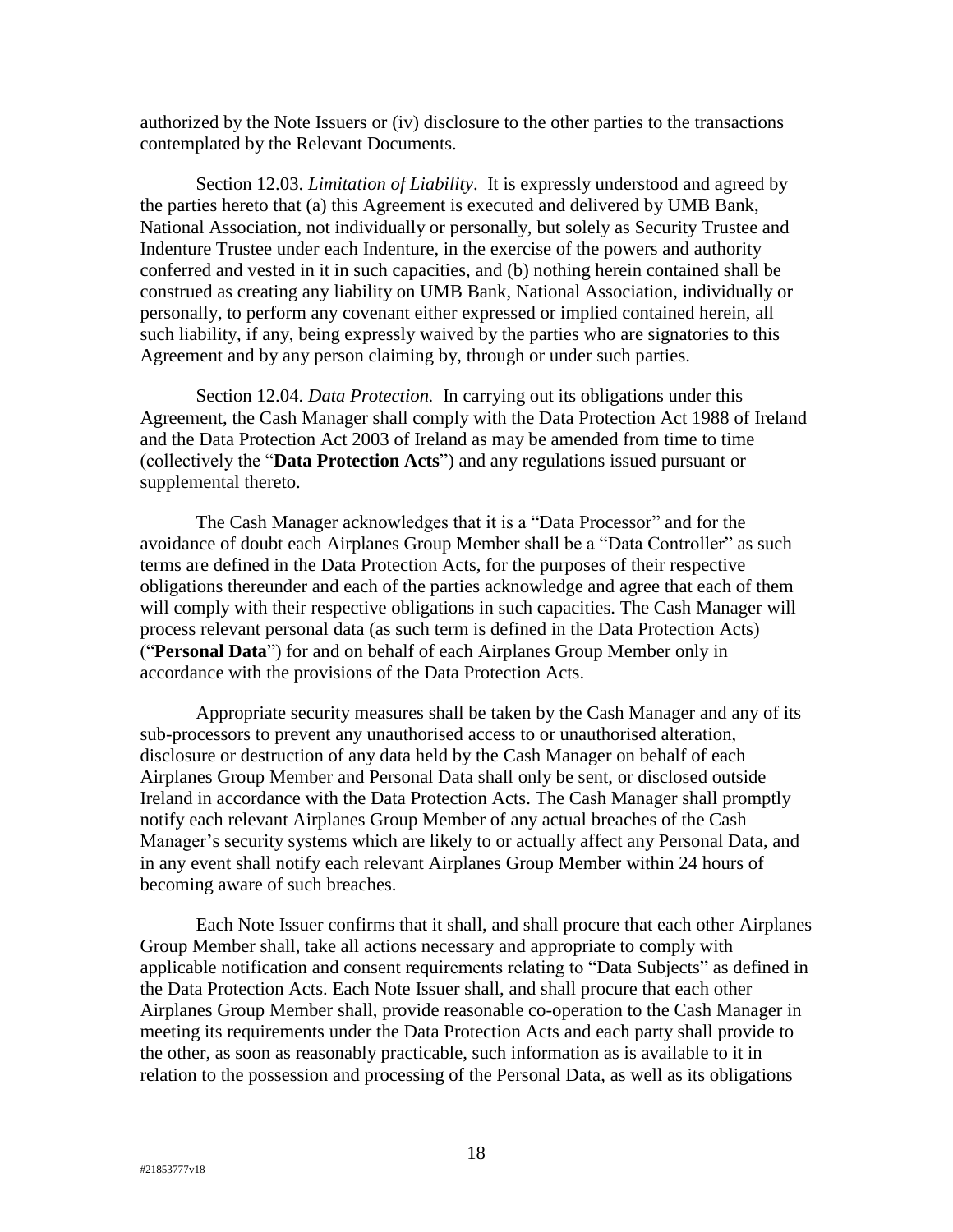hereunder as the other party may reasonably request in writing in order for the requesting party to comply with its obligations under the Data Protection Acts.

Each Note Issuer acknowledges and agrees for itself and on behalf of each other Airplanes Group Member that the Cash Manager may collect, process and store Personal Data relating to the principals, affiliates, shareholders, directors, officers and agents of each Airplanes Group Member and that such Personal Data may be transferred, disclosed, stored, processed and maintained by the Cash Manager electronically on servers, or in hard copy or original format, in a number of different jurisdictions, including, and outside of, Ireland or the European Economic Area and/or any of the other jurisdictions where the Maples Group has a presence. In this regard, each Note Issuer explicitly consents for itself and on behalf of each other Airplanes Group Member to the transfer of all Personal Data relating to it including (where relevant) with respect to any of its principals, affiliates, shareholders, directors, officers, employees and agents into and out of any such jurisdictions. Each Note Issuer accepts (including for the purposes of the Data Protection Acts) for itself and on behalf of each other Airplanes Group Member that it is necessary for the performance of the Services to be provided by the Cash Manager under this Agreement that its Personal Data is handled in this manner. The Cash Manager shall ensure that each of its employees and/or agents engaged in processing the Personal Data (including any member of the Maples Group) is informed of the confidential nature of the Personal Data. As used in this clause, "**Maples Group**" means the firm of Maples and Calder and any entities, whether partnerships, companies or otherwise, owned or controlled by, or under common control with or affiliated with, Maples and Calder as may be established from time to time (including the Cash Manager).

The Cash Manager shall promptly (and in any event within two Business Days) provide all relevant and disclosable information (including, but not limited to, details of the technical and organizational security measures implemented by the Cash Manager) required by an Airplanes Group Member to enable the relevant Airplanes Group Member to satisfy itself that the Cash Manager is complying with its data protection obligations as set out in this Agreement.

The Cash Manager shall (and shall procure that its agents shall) promptly notify the relevant Airplanes Group Member(s) of all requests received directly from a Data Subject without responding to that request, unless it has been otherwise authorized by an Airplanes Group Member to do so.

In the event that the Cash Manager will, or is likely to, process any Personal Data on or after May 25, 2018 (the "**GDPR Date**"), the parties shall engage in discussions prior to the GDPR Date with a view to amending the provisions of this Section 12.04 insofar as may be required to render each of the parties compliant with their respective obligations under the General Data Protection Regulations 2016.

On termination of this Agreement, the Cash Manager shall return all Personal Data processed on behalf of each Airplanes Group Member or if so directed shall destroy all such Personal Data and certify to the relevant Airplanes Group Member that this has been done permanently, provided that the Cash Manager may keep one set of the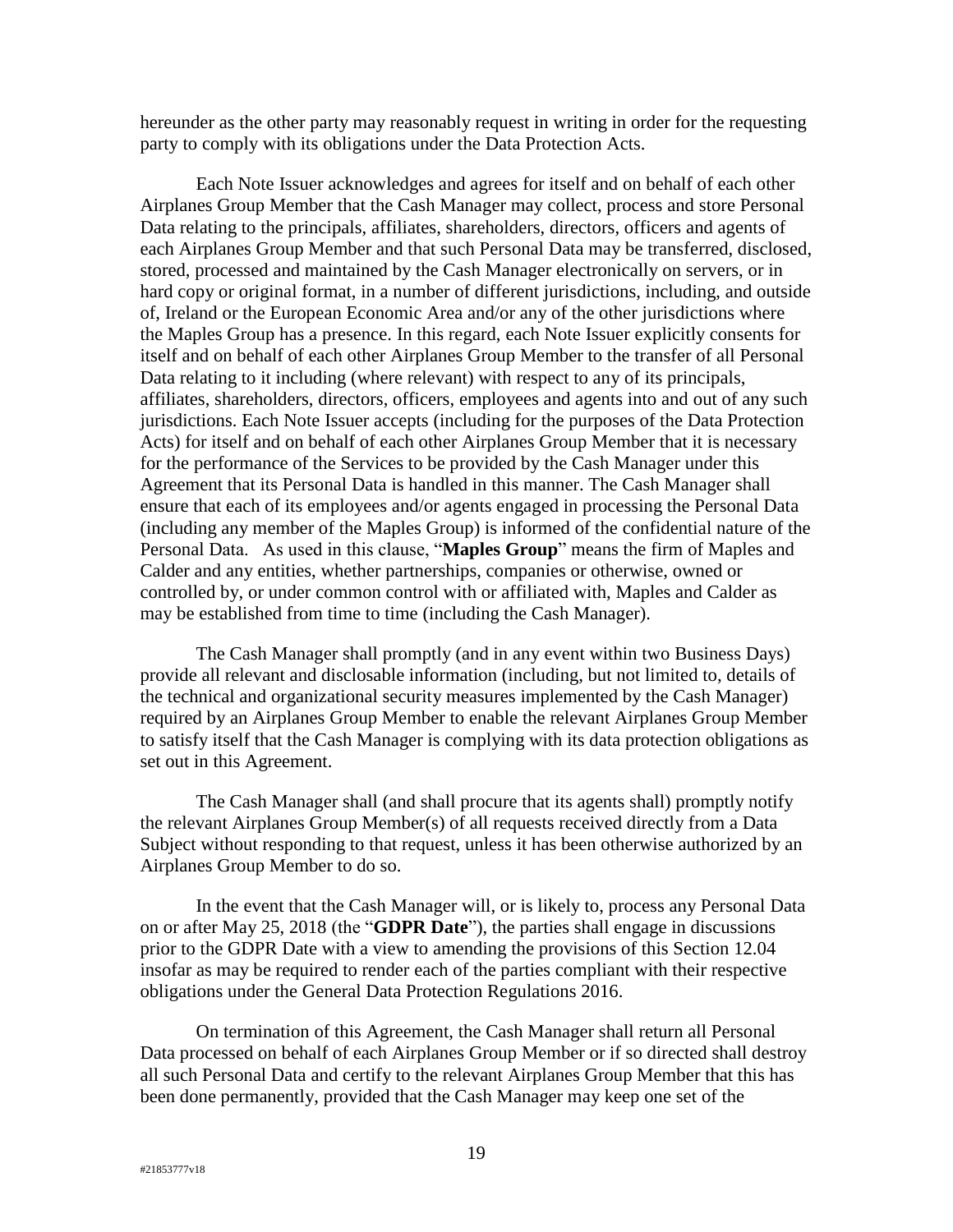Personal Data if required by applicable law or regulation, and may retain Personal Data that it is not reasonably able to delete or expunge from its computer systems (which in each case shall be maintained in accordance with the terms of this Agreement).

<span id="page-23-0"></span>Section 12.05. *Counterparts*. This Agreement may be executed in two or more counterparts by the parties hereto, and each such counterpart shall be considered an original and all such counterparts shall constitute one and the same instrument.

<span id="page-23-1"></span>Section 12.06. *Governing Law*. THIS AGREEMENT SHALL IN ALL RESPECTS BE GOVERNED BY, AND CONSTRUED IN ACCORDANCE WITH, THE LAWS OF THE STATE OF NEW YORK, INCLUDING ALL MATTERS OF CONSTRUCTION, VALIDITY AND PERFORMANCE.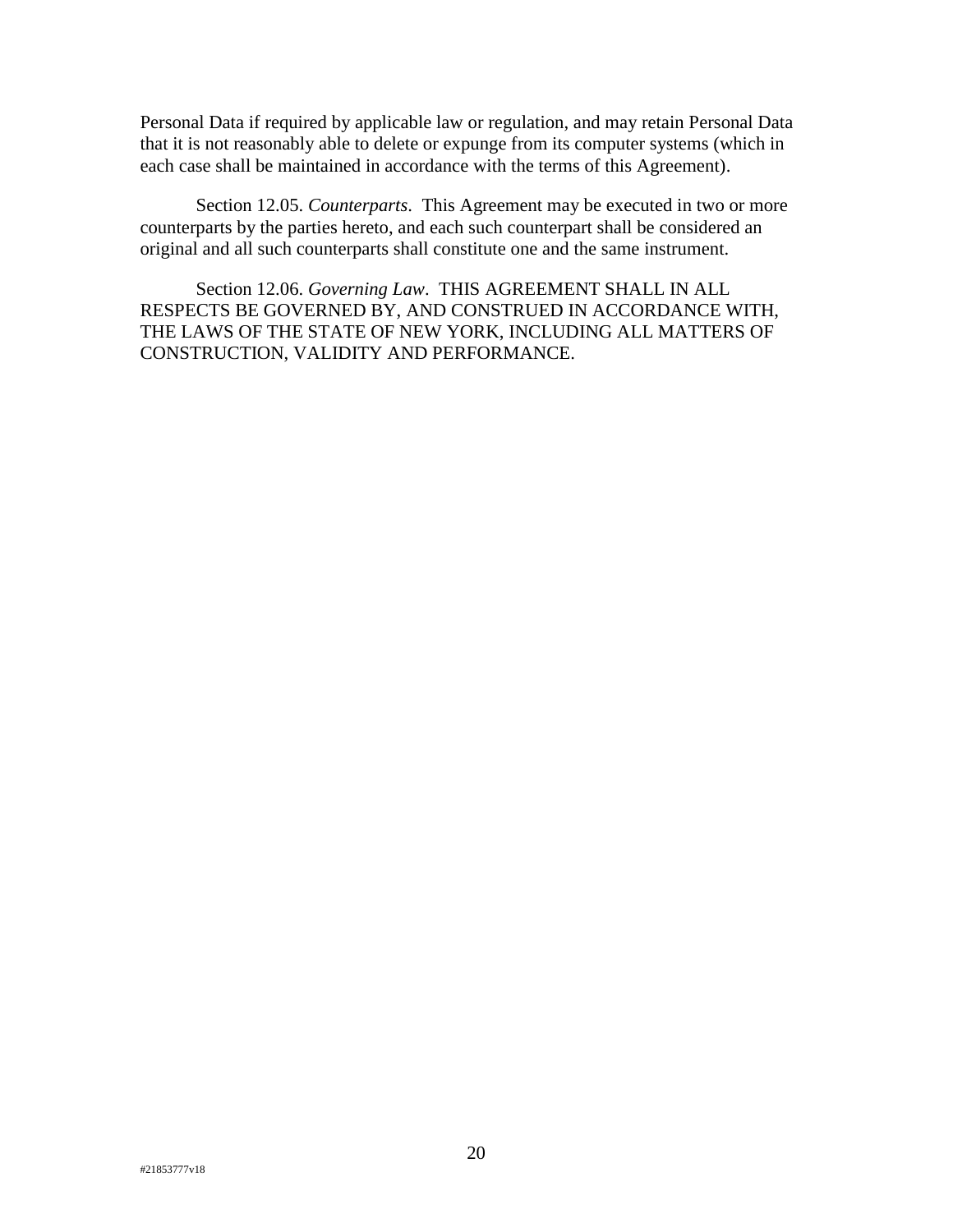IN WITNESS WHEREOF, this Agreement has been duly executed on the date first written above.

#21853777v16

MAPLES FIDUCIARY SERVICES (IRELAND) LIMITED

 $By:$ 

Julian Dunphy<br>Authorised Signatory Name:

Title: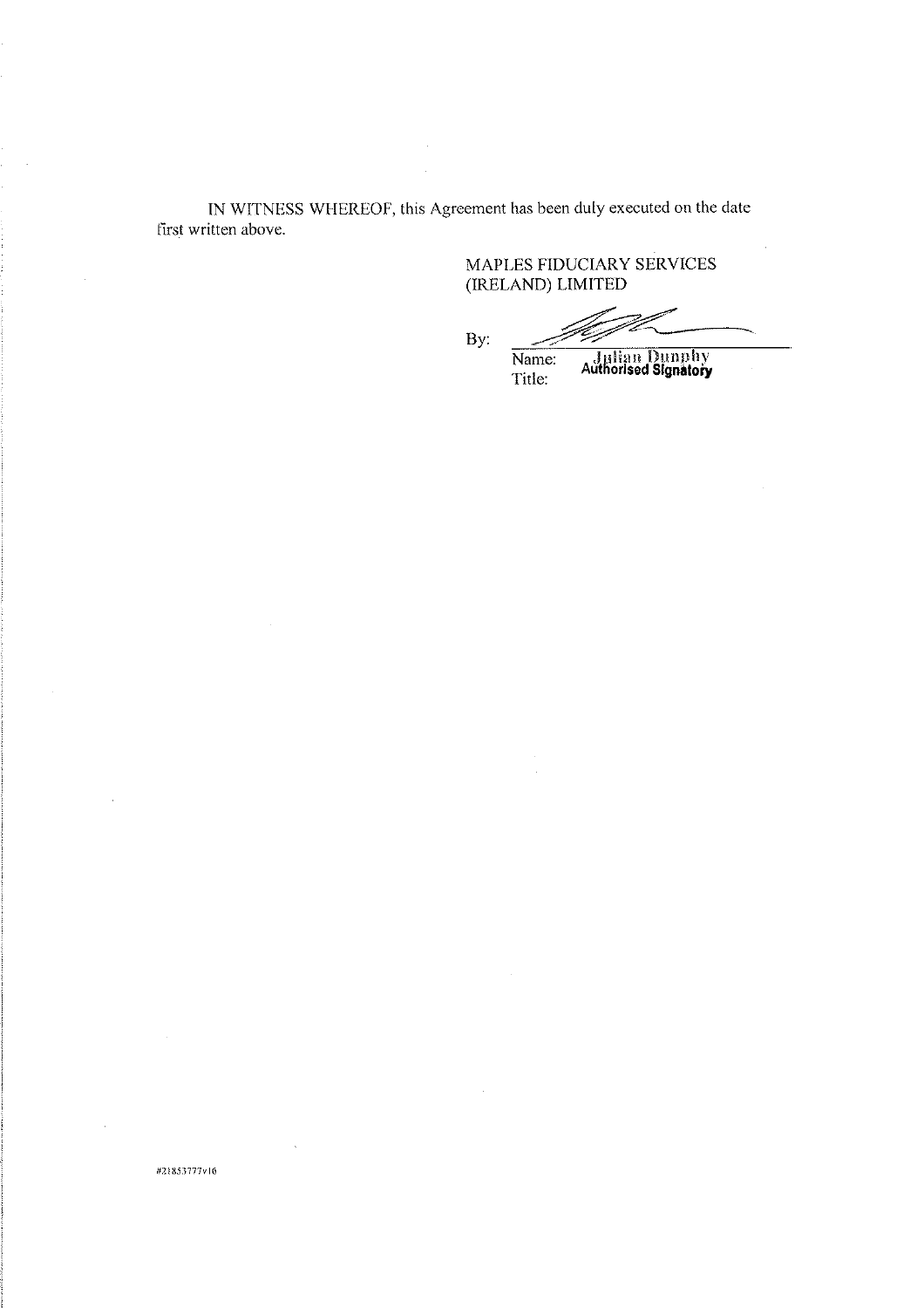AIRPLANES LIMITED Ú By: Name: Title:

AIRPLANES U.S. TRUST M By: Name: ROY DANTUC Title: TRUSTEE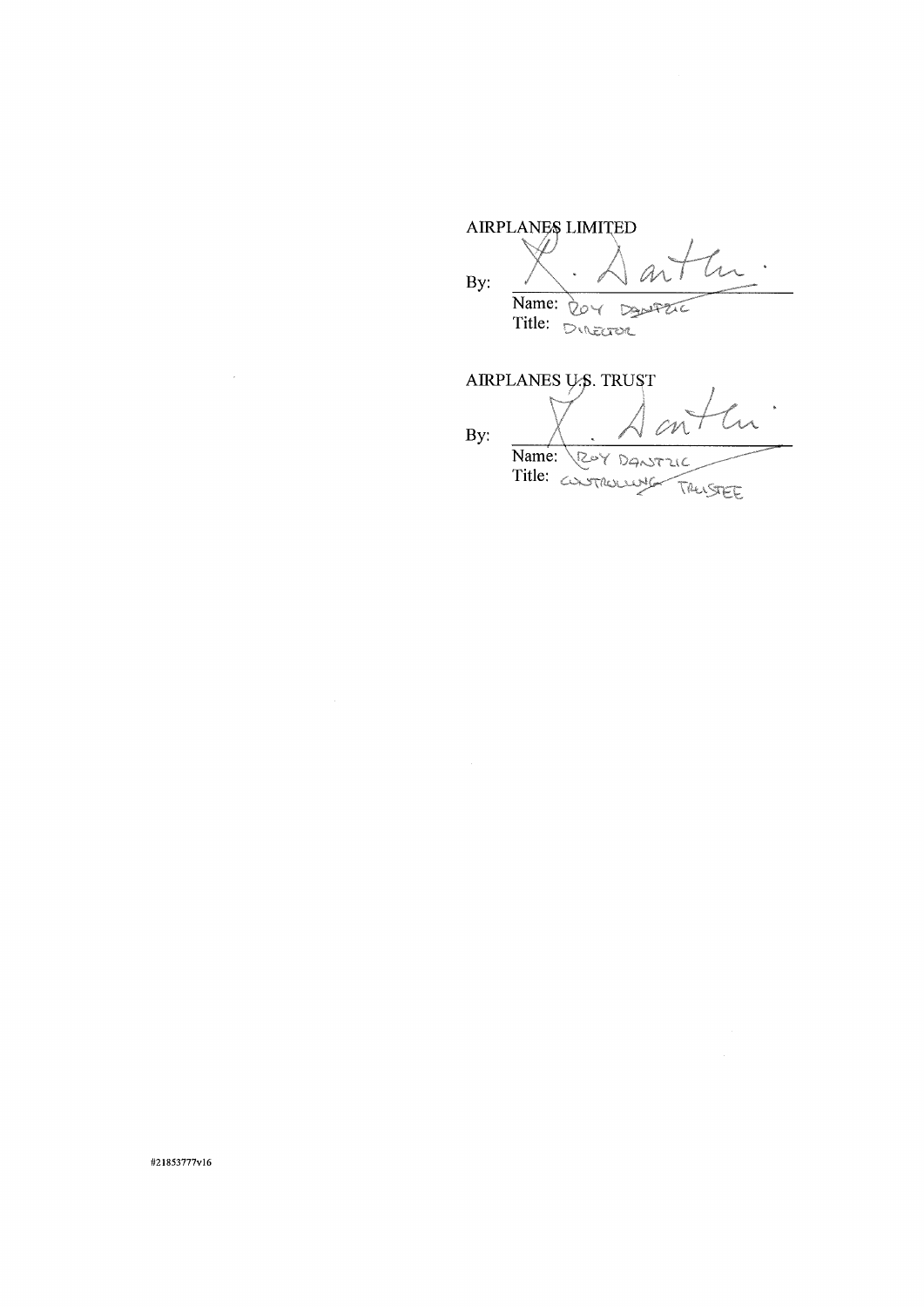## UMB BANK, NATIONAL ASSOCIATION, not in its individual capacity, but solely as Security Trustee

By: Name Gavin Will Title: Senior Vice President

UMB BANK, NATIONAL ASSOCIATION, not in its individual capacity, but solely as trustee under Airplanes Limited Indenture

By: Savin Wilkinson<br>Name: Senior Vice President Title:

UMB BANK, NATIONAL ASSOCIATION, not in its individual capacity, but solely as trustee under the Airplanes Trust Indenture

By: ame:

when Gavin Willdnson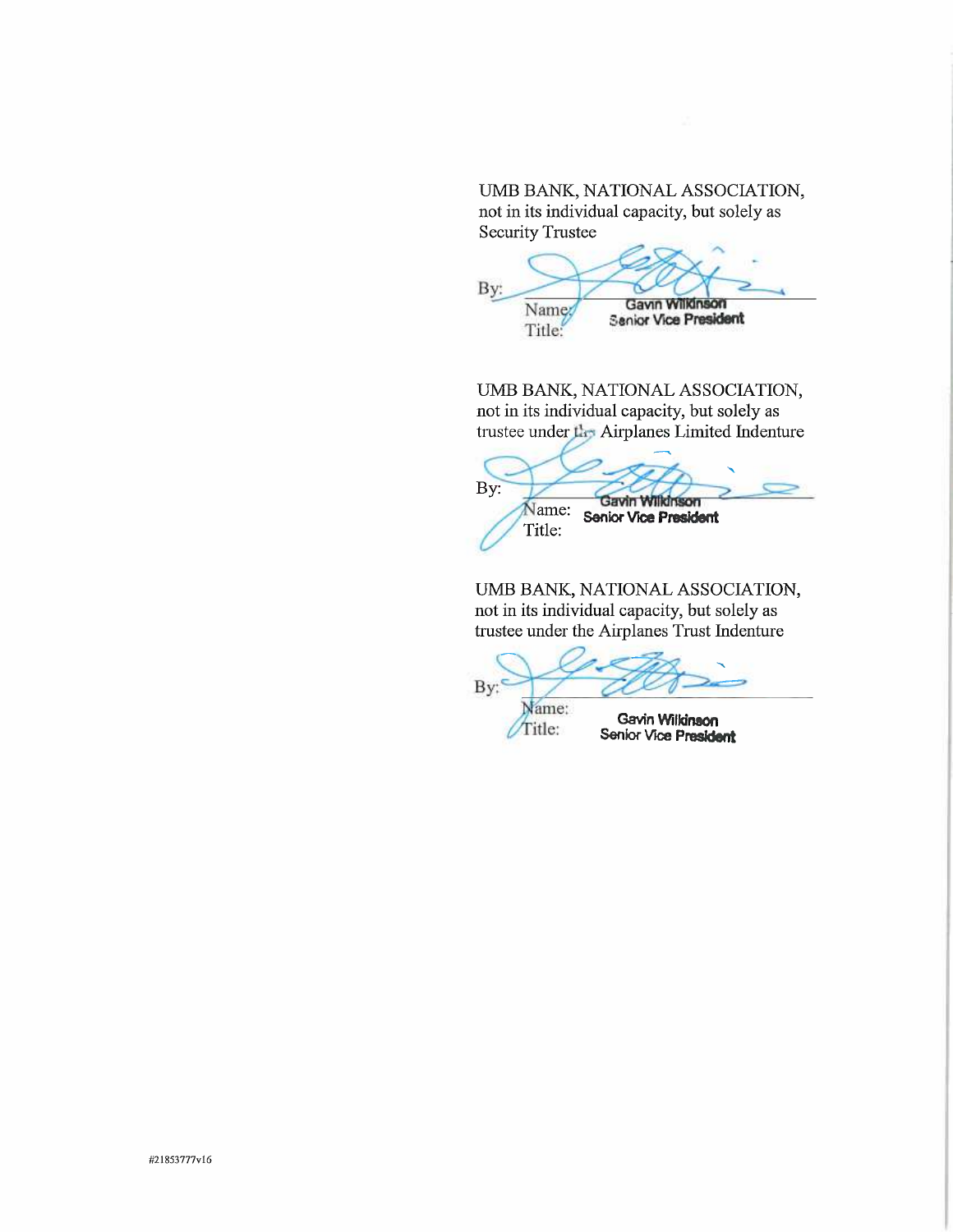# **SCHEDULE 1**

# **TRUSTEE ACCOUNTS**

### **Bank Accounts**

# **Account Number**

| 1. Airplanes Expense Account             | 145133.3 |
|------------------------------------------|----------|
| 2. Airplanes Collection Account          | 145133.2 |
| 3. Airplanes Future Distribution Account | 145133.4 |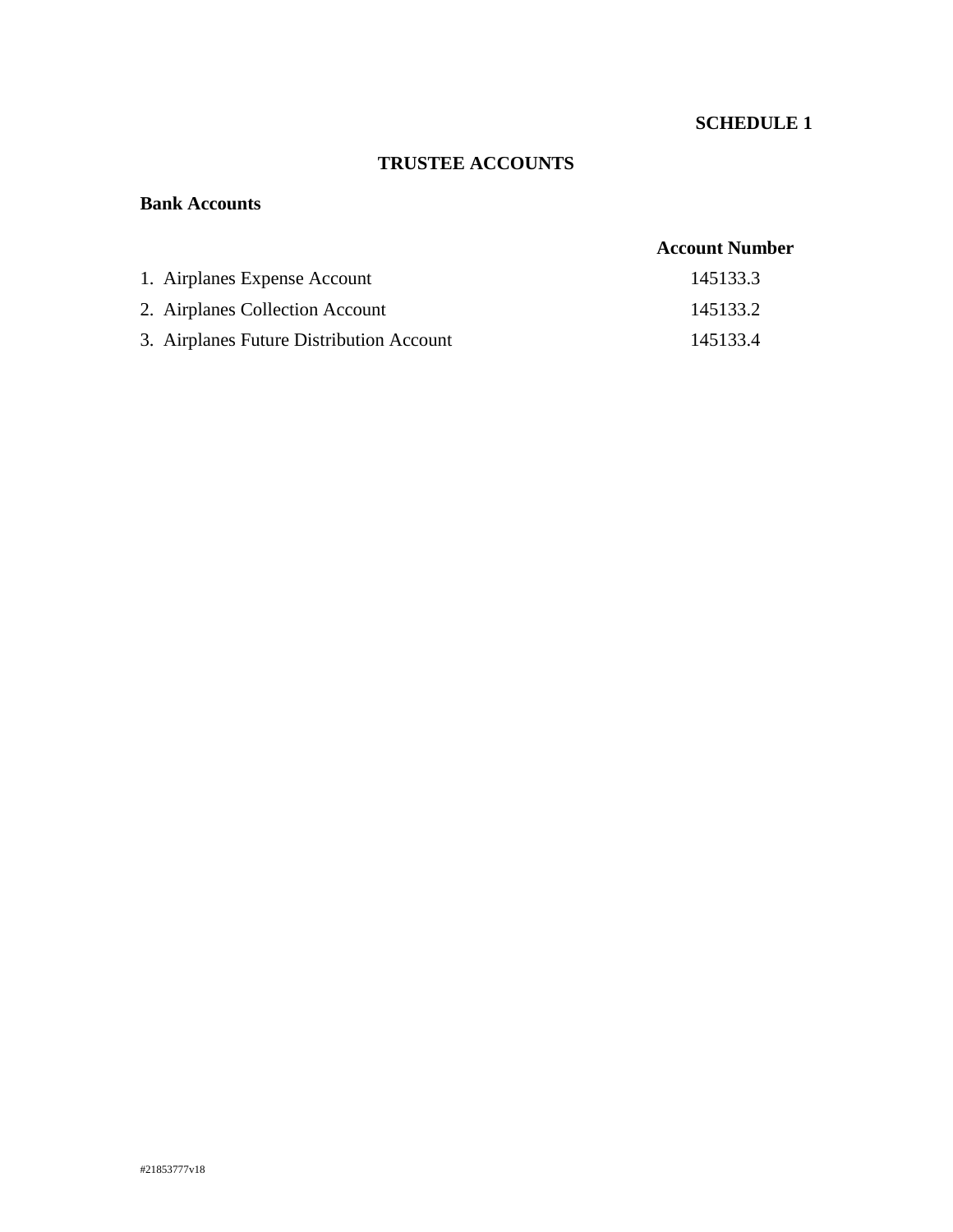# **Exhibit A FORM OF CERTIFICATE REQUESTING DIRECT FUNDS TRANSFER**

[Date]

UMB Bank, National Association, as Indenture Trustee under the Airplanes Limited Indenture and the Airplanes Trust Indenture

120 South 6th Street, Suite 1400 Minneapolis, MN 55402

> Re: Cash Management Agreement: Request for Direct Funds Transfer

Sirs:

The undersigned hereby requests that all amounts distributable to the Expense payee named below pursuant to [Section 2.06\(f\)](#page-7-5) of the Cash Management Agreement dated as of June 27, 2017 (the "**Cash Management Agreement**"; terms used herein but not otherwise defined herein being used herein as therein defined), among the Cash Manager, the Note Issuers, the Indenture Trustees and the Security Trustee, be transferred on each Payment Date to the following account:

| [Name of Expense Payee] |  |
|-------------------------|--|
| [Name of Bank]          |  |
| Account No.             |  |
| [Location]              |  |
| [Attention:             |  |

Please acknowledge your approval of the foregoing payment instructions by executing a copy of this letter and returning it to \_\_\_\_\_\_\_\_\_\_\_\_\_\_\_\_\_\_\_\_\_\_\_\_\_\_\_\_.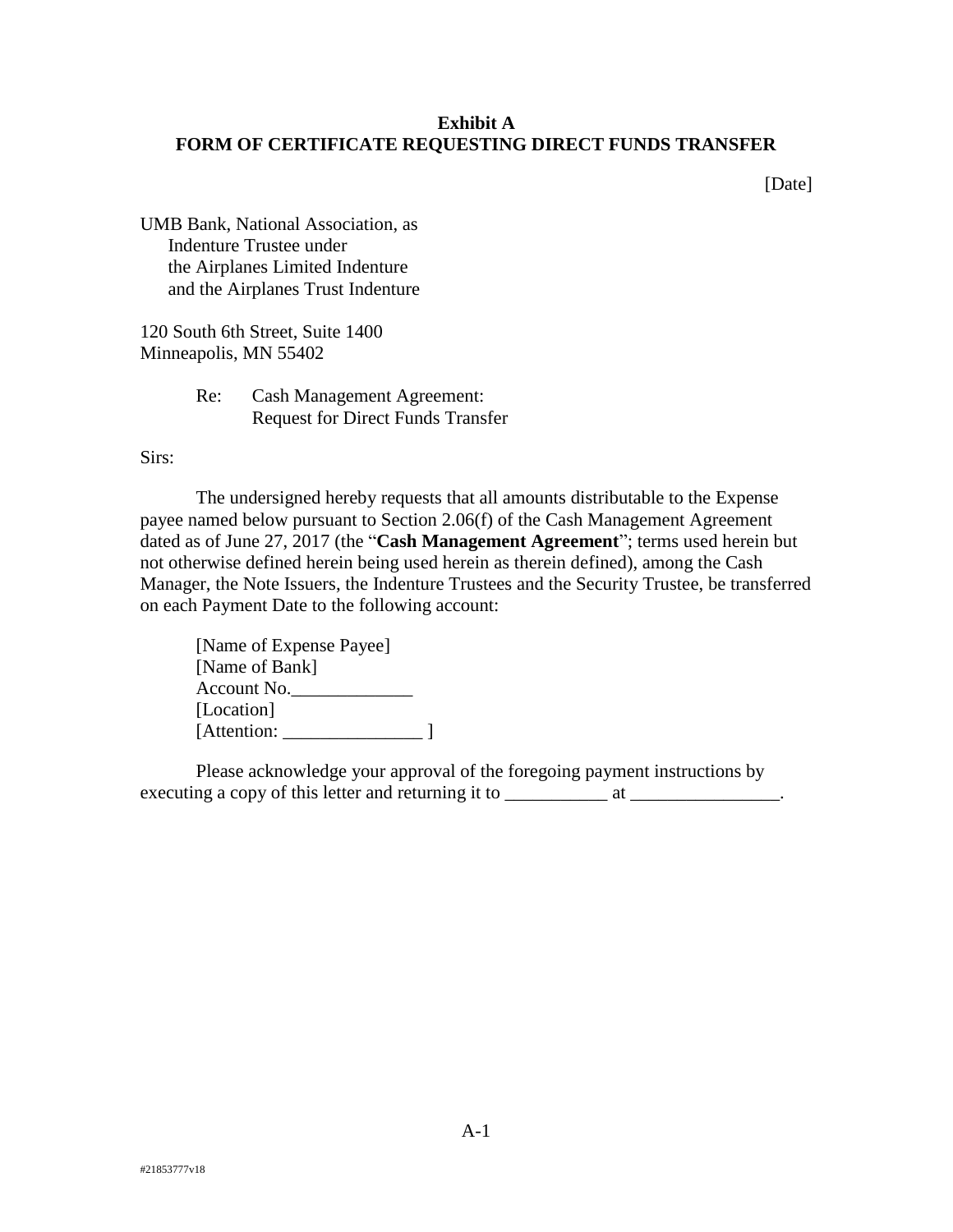# MAPLES FIDUCIARY SERVICES (IRELAND) LIMITED

By:

Name: Title: